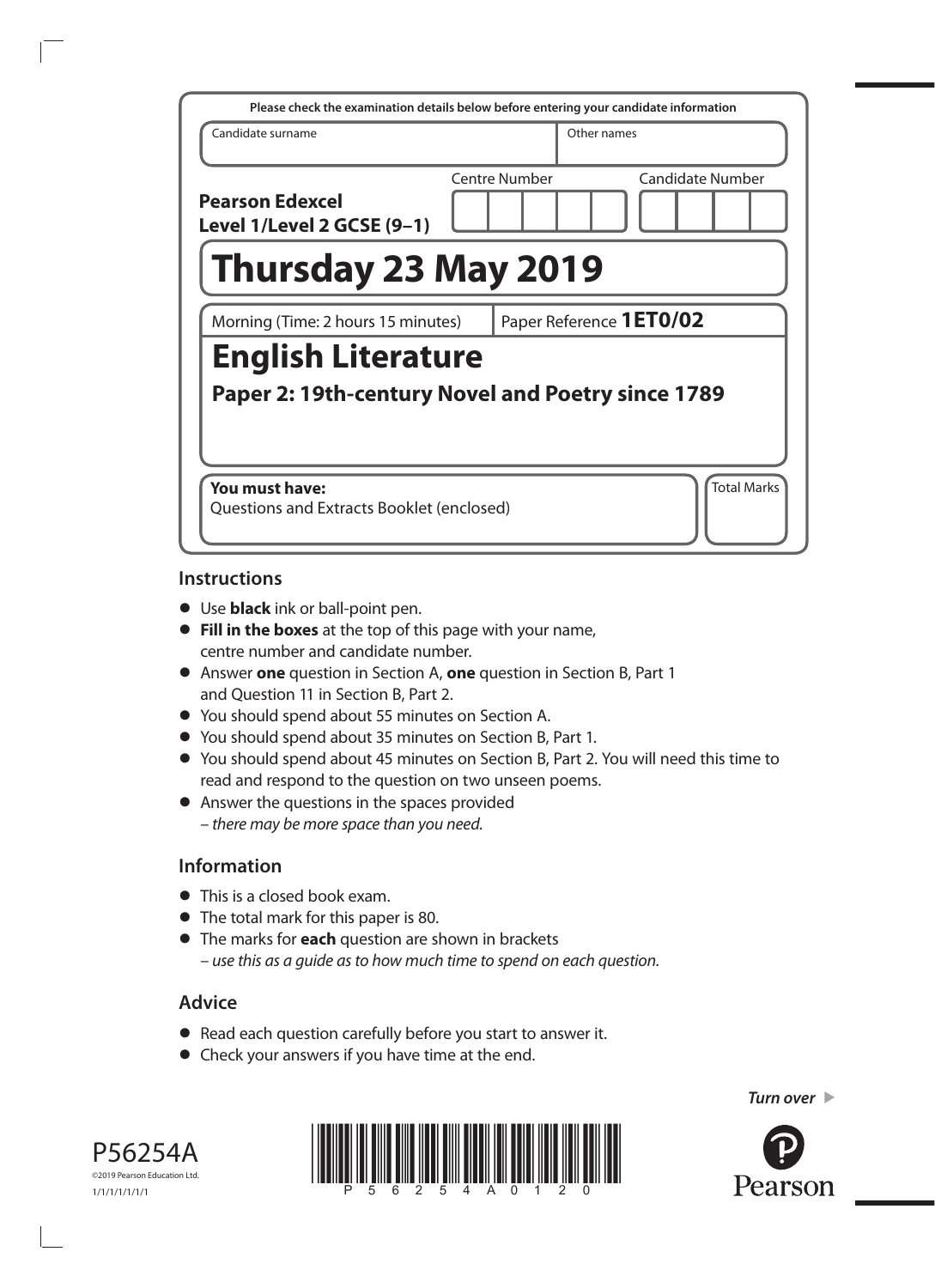| <b>DOMOROWRISH SMARTING</b><br>Chosen question number: <b>Question 1</b> $\boxtimes$ <b>Question 2</b> $\boxtimes$<br>Question 3<br>Question 4 2 Question 5 2<br>Question 6<br><b>BOX OF SOLUTION</b><br>Question 7 | Indicate which question you are answering by marking a cross in the box $\boxtimes$ . If you change your<br>mind, put a line through the box $\boxtimes$ and then indicate your new question with a cross $\boxtimes$ . |  |  |  | SAREA |
|---------------------------------------------------------------------------------------------------------------------------------------------------------------------------------------------------------------------|-------------------------------------------------------------------------------------------------------------------------------------------------------------------------------------------------------------------------|--|--|--|-------|
|                                                                                                                                                                                                                     |                                                                                                                                                                                                                         |  |  |  |       |
|                                                                                                                                                                                                                     |                                                                                                                                                                                                                         |  |  |  |       |
|                                                                                                                                                                                                                     |                                                                                                                                                                                                                         |  |  |  |       |
|                                                                                                                                                                                                                     |                                                                                                                                                                                                                         |  |  |  |       |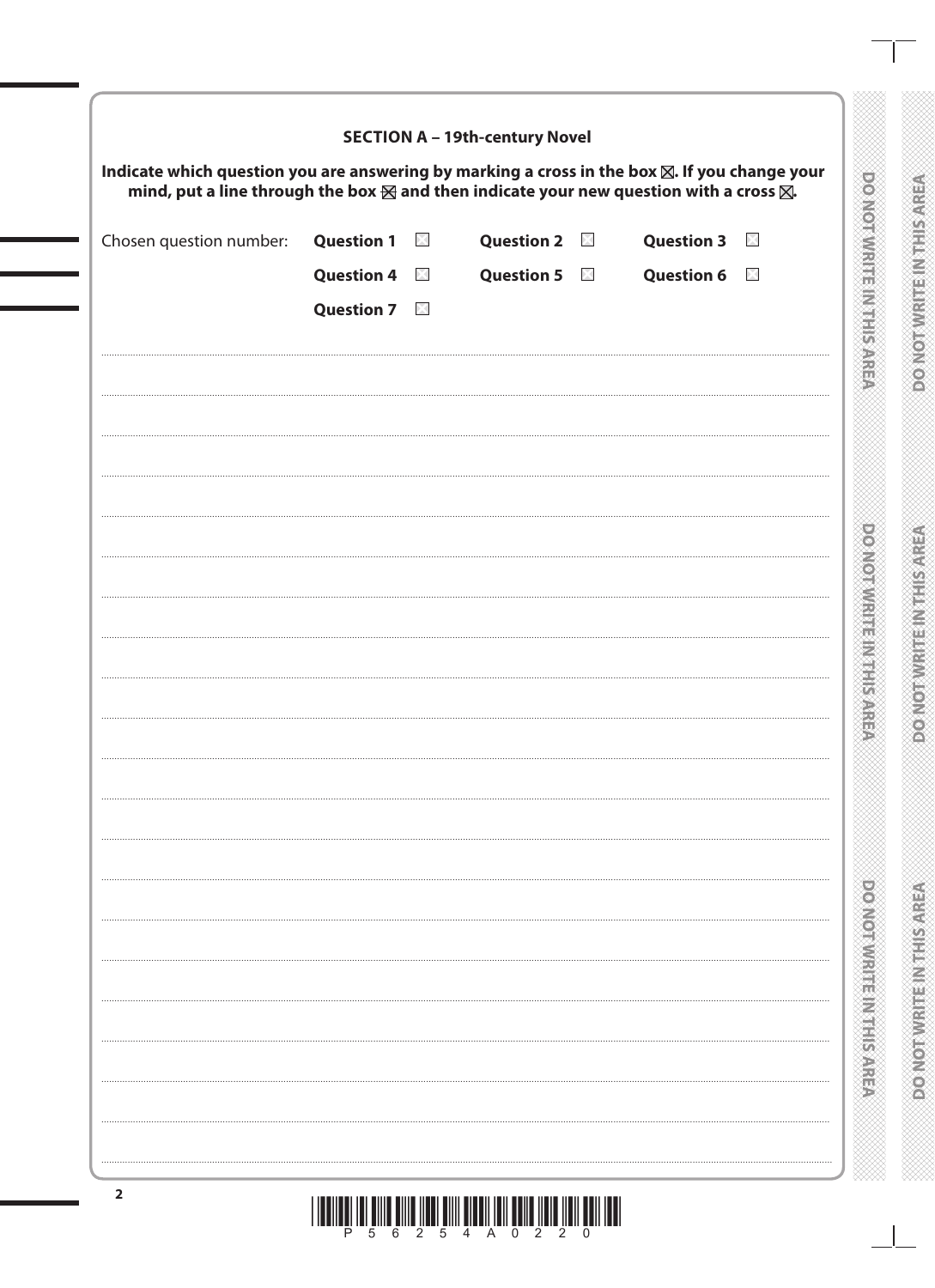|                                       | $\begin{array}{c} \hbox{  l  l  } \hbox{  l  } \hbox{  l  } \hbox{  l  } \hbox{  l  } \hbox{  l  } \hbox{  l  } \hbox{  l  } \hbox{  l  } \hbox{  l  } \hbox{  l  } \hbox{  l  } \hbox{  l  } \hbox{  l  } \hbox{  l  } \hbox{  l  } \hbox{  l  } \hbox{  l  } \hbox{  l  } \hbox{  l  } \hbox{  l  } \hbox{  l  } \hbox{  l  } \hbox{  l  } \hbox{  l  } \hbox{  l  } \hbox$ | 3<br>Turn over $\blacktriangleright$ |
|---------------------------------------|-------------------------------------------------------------------------------------------------------------------------------------------------------------------------------------------------------------------------------------------------------------------------------------------------------------------------------------------------------------------------------|--------------------------------------|
|                                       |                                                                                                                                                                                                                                                                                                                                                                               |                                      |
| <b>RONOTWRITEIN THIS AREA</b>         |                                                                                                                                                                                                                                                                                                                                                                               |                                      |
|                                       |                                                                                                                                                                                                                                                                                                                                                                               |                                      |
| <br>                                  |                                                                                                                                                                                                                                                                                                                                                                               |                                      |
|                                       |                                                                                                                                                                                                                                                                                                                                                                               |                                      |
|                                       |                                                                                                                                                                                                                                                                                                                                                                               |                                      |
|                                       |                                                                                                                                                                                                                                                                                                                                                                               |                                      |
|                                       |                                                                                                                                                                                                                                                                                                                                                                               |                                      |
| <b>START REPORT OF START OF START</b> |                                                                                                                                                                                                                                                                                                                                                                               |                                      |
|                                       |                                                                                                                                                                                                                                                                                                                                                                               |                                      |
|                                       |                                                                                                                                                                                                                                                                                                                                                                               |                                      |
|                                       |                                                                                                                                                                                                                                                                                                                                                                               |                                      |
| <b>DONOIAMRNETHERMED</b>              |                                                                                                                                                                                                                                                                                                                                                                               |                                      |
|                                       |                                                                                                                                                                                                                                                                                                                                                                               |                                      |

 $\mathbb{R}^n$ 

DOMOTMRITEINTHISAREA

**DOOMORDERMENTSKER** 

**DOOMMENTEMENTSREA** 

 $\perp$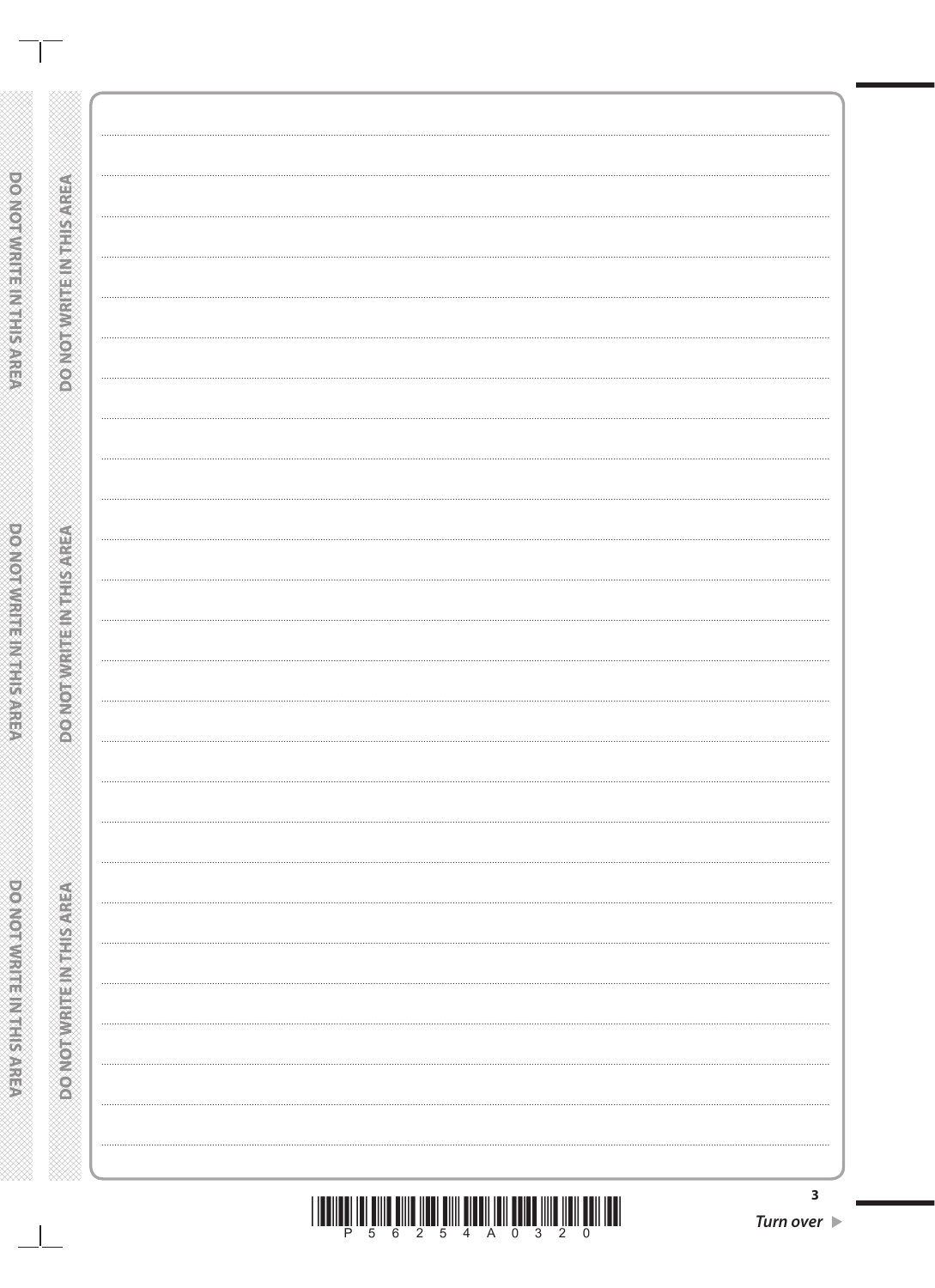| г, | г, |  |  |  |
|----|----|--|--|--|

| <b>PONOIANTE REPORT</b>              |
|--------------------------------------|
|                                      |
|                                      |
|                                      |
|                                      |
|                                      |
|                                      |
|                                      |
|                                      |
|                                      |
|                                      |
|                                      |
|                                      |
|                                      |
|                                      |
|                                      |
|                                      |
|                                      |
| <b>MARINE BELLEVILLE</b>             |
|                                      |
|                                      |
|                                      |
|                                      |
|                                      |
|                                      |
|                                      |
| 页<br>ъ                               |
|                                      |
|                                      |
|                                      |
|                                      |
|                                      |
|                                      |
|                                      |
|                                      |
|                                      |
|                                      |
|                                      |
|                                      |
|                                      |
| provider With the Internet State and |
|                                      |
|                                      |
|                                      |
|                                      |
|                                      |
|                                      |
|                                      |
|                                      |

Ξ

**DONOTWRITEINTHSAREA** 

**ASSISTED METAL PROVIDED** 

**DO NOT WRITEIN THIS AREA**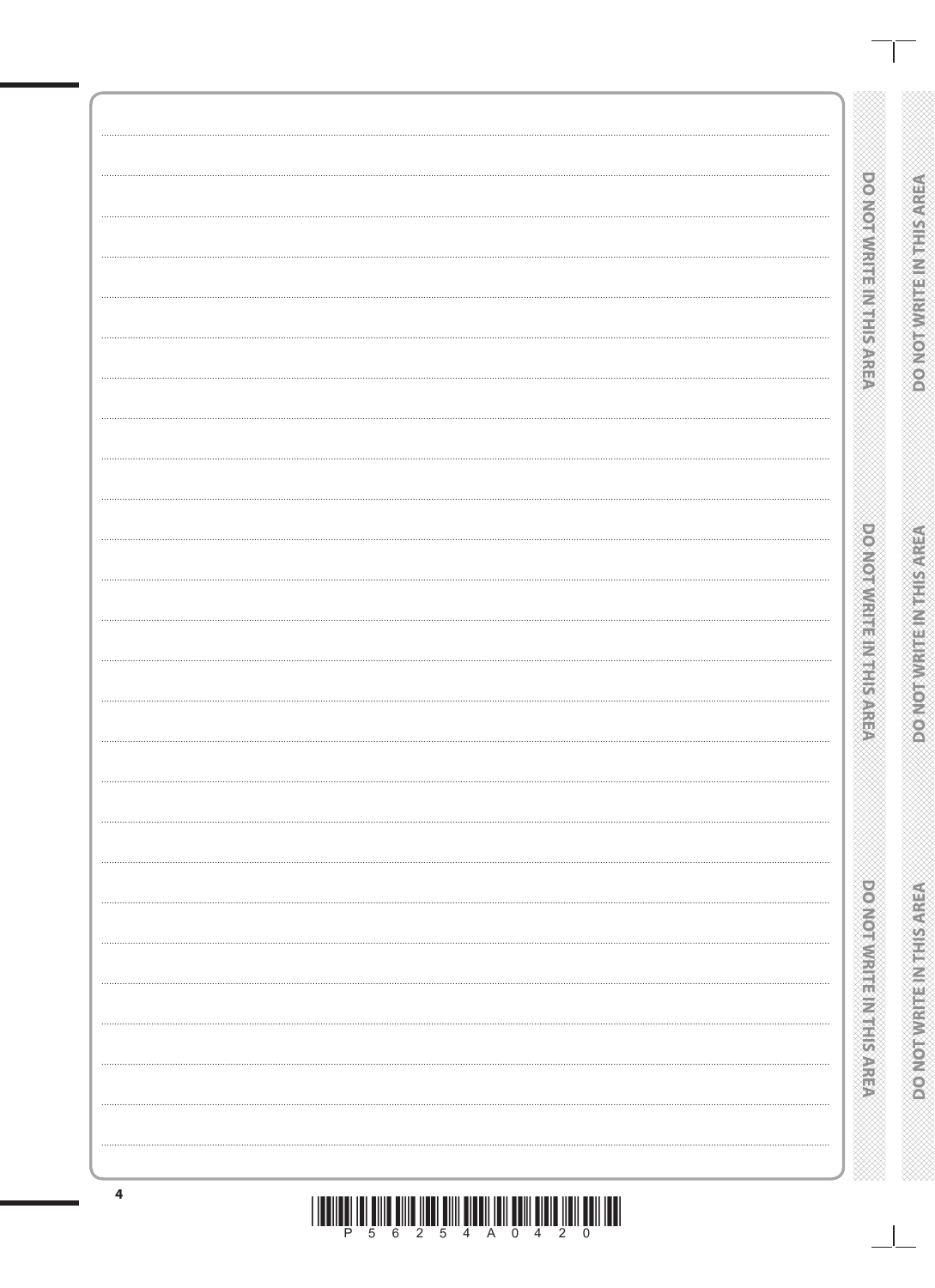|                                   | $\begin{array}{c} \text{if} \ \text{if} \ \text{if} \ \text{if} \ \text{if} \ \text{if} \ \text{if} \ \text{if} \ \text{if} \ \text{if} \ \text{if} \ \text{if} \ \text{if} \ \text{if} \ \text{if} \ \text{if} \ \text{if} \ \text{if} \ \text{if} \ \text{if} \ \text{if} \ \text{if} \ \text{if} \ \text{if} \ \text{if} \ \text{if} \ \text{if} \ \text{if} \ \text{if} \ \text{if} \ \text{if} \ \text{if} \ \text{if} \ \text{if} \ \text{if} \ \text{$ | 5 |
|-----------------------------------|---------------------------------------------------------------------------------------------------------------------------------------------------------------------------------------------------------------------------------------------------------------------------------------------------------------------------------------------------------------------------------------------------------------------------------------------------------------|---|
| <b>DONOTWEEDING BRANCONCO</b><br> |                                                                                                                                                                                                                                                                                                                                                                                                                                                               |   |
|                                   |                                                                                                                                                                                                                                                                                                                                                                                                                                                               |   |
|                                   |                                                                                                                                                                                                                                                                                                                                                                                                                                                               |   |
|                                   |                                                                                                                                                                                                                                                                                                                                                                                                                                                               |   |
|                                   |                                                                                                                                                                                                                                                                                                                                                                                                                                                               |   |
|                                   |                                                                                                                                                                                                                                                                                                                                                                                                                                                               |   |
|                                   |                                                                                                                                                                                                                                                                                                                                                                                                                                                               |   |
|                                   |                                                                                                                                                                                                                                                                                                                                                                                                                                                               |   |
|                                   |                                                                                                                                                                                                                                                                                                                                                                                                                                                               |   |
|                                   |                                                                                                                                                                                                                                                                                                                                                                                                                                                               |   |
|                                   |                                                                                                                                                                                                                                                                                                                                                                                                                                                               |   |

a ka

DOOMOTIVIRITEIN/THISAREA

**POONMARTENMENTSREAR** 

**DOMOTIVIRITEINIRINISAREA** 

 $\Box$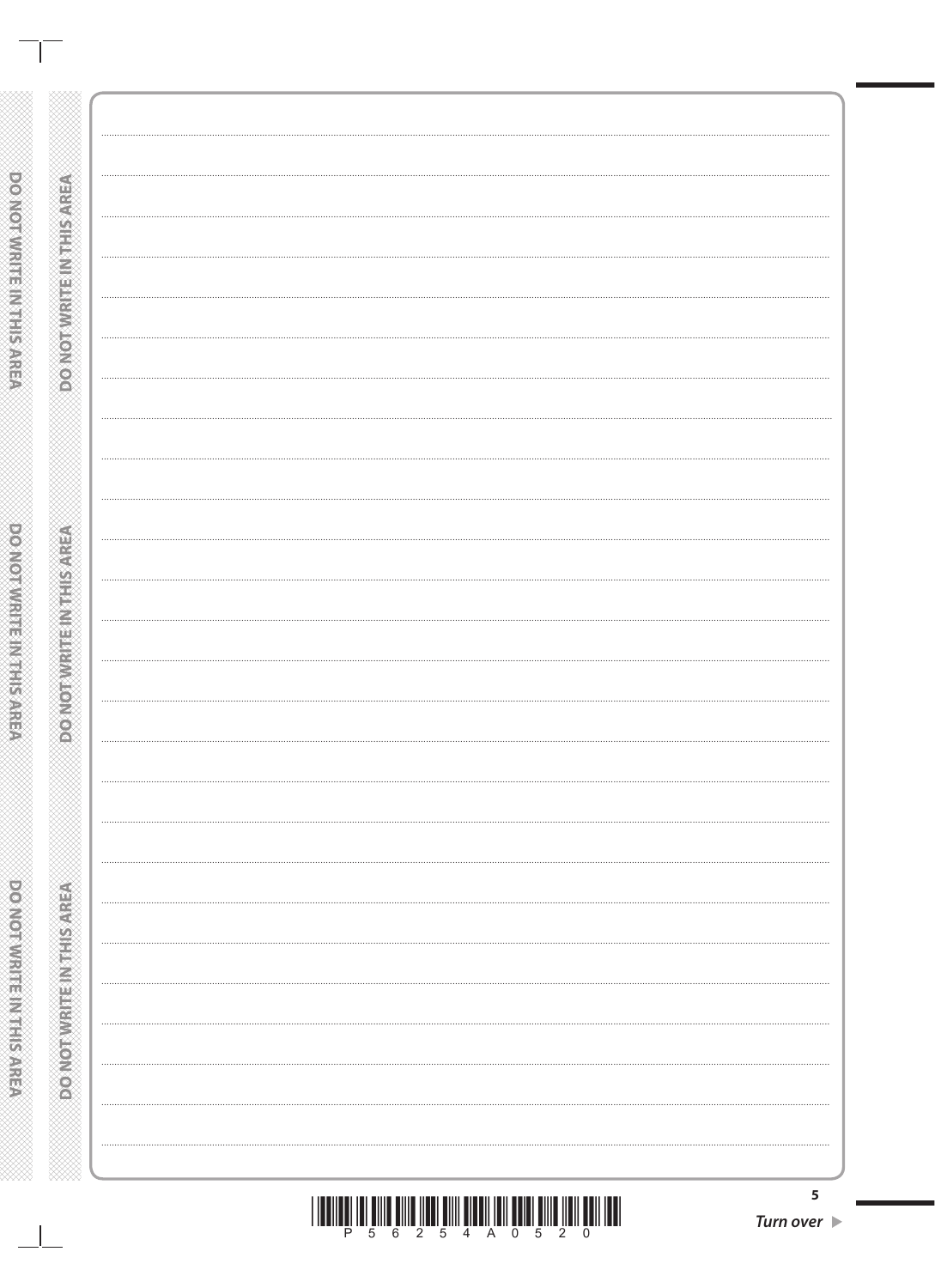|  |  |  |  | P 5 6 2 5 4 A 0 6 2 0 |  |  |
|--|--|--|--|-----------------------|--|--|

| <b>DONO RIVERSIDENTIAL</b> |
|----------------------------|
|                            |
|                            |
|                            |
|                            |
|                            |
|                            |
|                            |
|                            |
|                            |
|                            |
|                            |
|                            |
|                            |
|                            |
|                            |
|                            |
|                            |
|                            |
| <b>PONDERN PRESENTED</b>   |
|                            |
|                            |
|                            |
|                            |
|                            |
|                            |
|                            |
|                            |
|                            |
|                            |
|                            |
|                            |
|                            |
|                            |
|                            |
|                            |
|                            |
|                            |
|                            |
|                            |
|                            |
|                            |
|                            |
| policionistical interests  |
|                            |
|                            |
|                            |
|                            |
|                            |
|                            |
|                            |
|                            |
|                            |
|                            |

**DOMOT WRITEIN THIS AREA** 

**PONOTWATE INTERNET** 

**DONOTWRITEIN THIS AREA**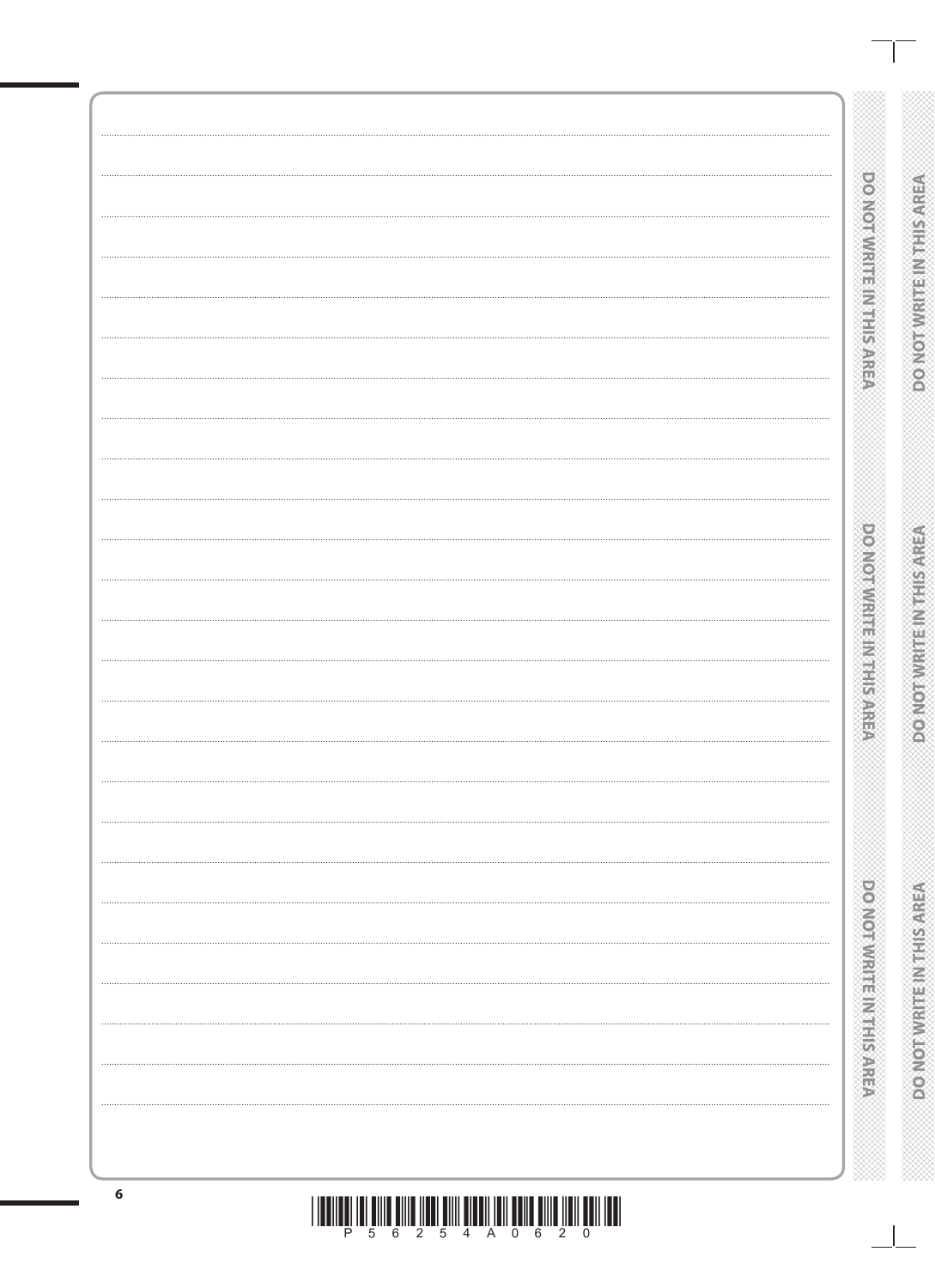| <b>PONOTHING TERMIT SAREA</b> |  |  |  |                         |
|-------------------------------|--|--|--|-------------------------|
|                               |  |  |  |                         |
|                               |  |  |  |                         |
|                               |  |  |  |                         |
|                               |  |  |  |                         |
|                               |  |  |  |                         |
|                               |  |  |  |                         |
|                               |  |  |  |                         |
|                               |  |  |  |                         |
|                               |  |  |  |                         |
|                               |  |  |  |                         |
|                               |  |  |  |                         |
|                               |  |  |  |                         |
|                               |  |  |  |                         |
|                               |  |  |  |                         |
|                               |  |  |  |                         |
|                               |  |  |  |                         |
|                               |  |  |  |                         |
|                               |  |  |  |                         |
|                               |  |  |  |                         |
| <b>DESIGNATION</b> CONTROLLED |  |  |  |                         |
|                               |  |  |  |                         |
|                               |  |  |  |                         |
|                               |  |  |  | $\overline{\mathbf{z}}$ |

 $\mathbb{R}^n$ 

DOMOTMRITEINTHISAREA

**DOOMORDERMENTSKER** 

**DOOMMENTEMENTSREA** 

 $\Box$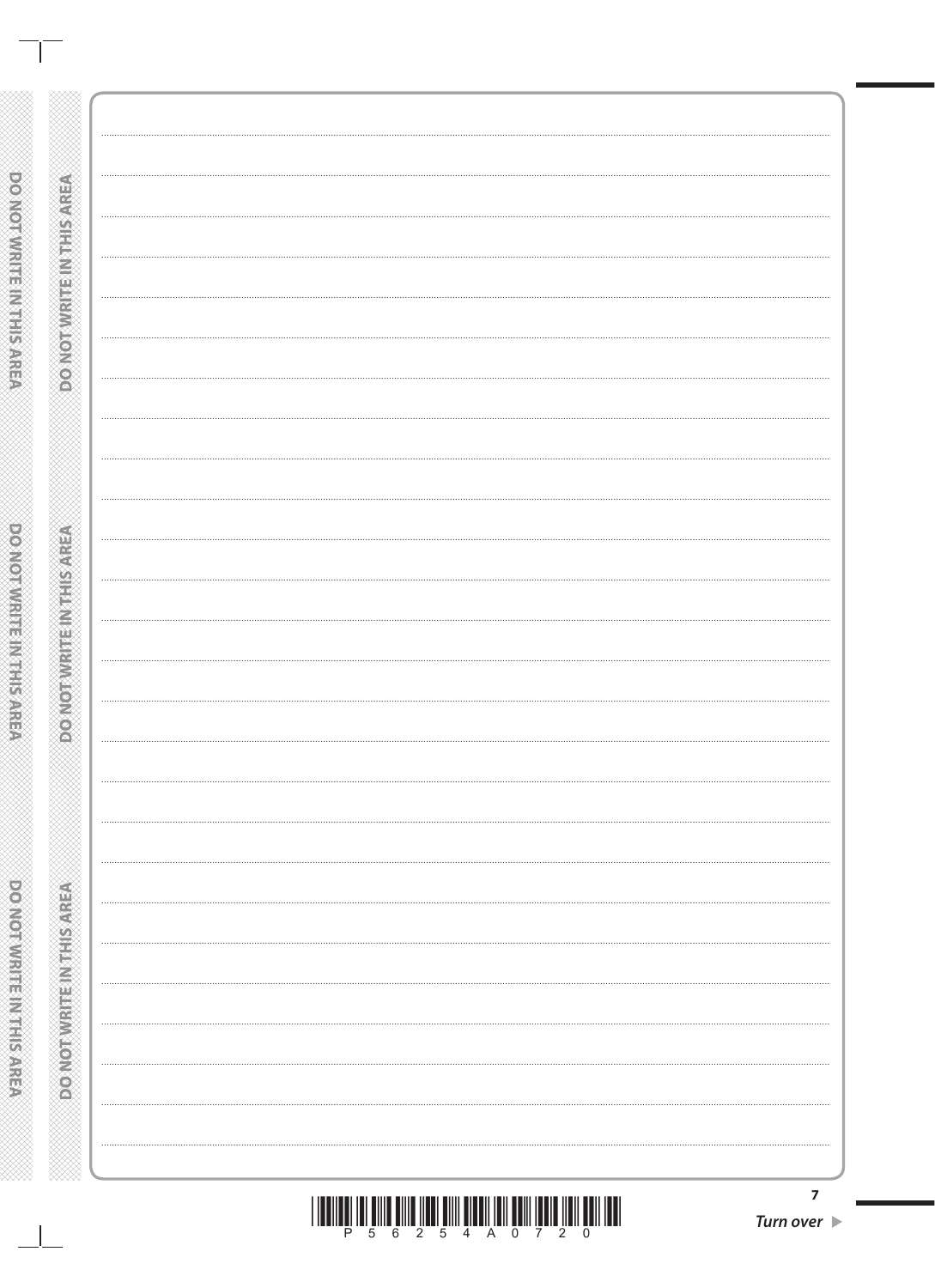| TEI IEI DIIE DIIE IEU DEI DIII DIE II IEI DOE IEIE IEIE DEI DEI IEU<br>5 4 A 0 8 2<br>6 2<br>P<br>Б.<br>$\Omega$ |  |
|------------------------------------------------------------------------------------------------------------------|--|

| <b>PONO NEW HEATHER STATES</b>    |
|-----------------------------------|
|                                   |
|                                   |
|                                   |
|                                   |
|                                   |
|                                   |
|                                   |
|                                   |
|                                   |
|                                   |
|                                   |
|                                   |
|                                   |
|                                   |
|                                   |
|                                   |
|                                   |
|                                   |
|                                   |
|                                   |
|                                   |
| <b>Montgomment and Service</b>    |
|                                   |
|                                   |
|                                   |
|                                   |
|                                   |
|                                   |
|                                   |
|                                   |
|                                   |
|                                   |
|                                   |
|                                   |
|                                   |
|                                   |
|                                   |
|                                   |
|                                   |
|                                   |
|                                   |
|                                   |
|                                   |
| <b>DOMESTIC REPORTS OF STREET</b> |
|                                   |
|                                   |
|                                   |
|                                   |
|                                   |
|                                   |
| .                                 |
|                                   |
|                                   |
|                                   |
|                                   |
| .                                 |
|                                   |
|                                   |
|                                   |
|                                   |
|                                   |

Ī  $\overline{\phantom{a}}$ 

DO NOTWRITEIN THIS AREA

**DO NOT WRITE IN THIS AREA** 

**DO NOT WRITEIN THIS AREA** 

K.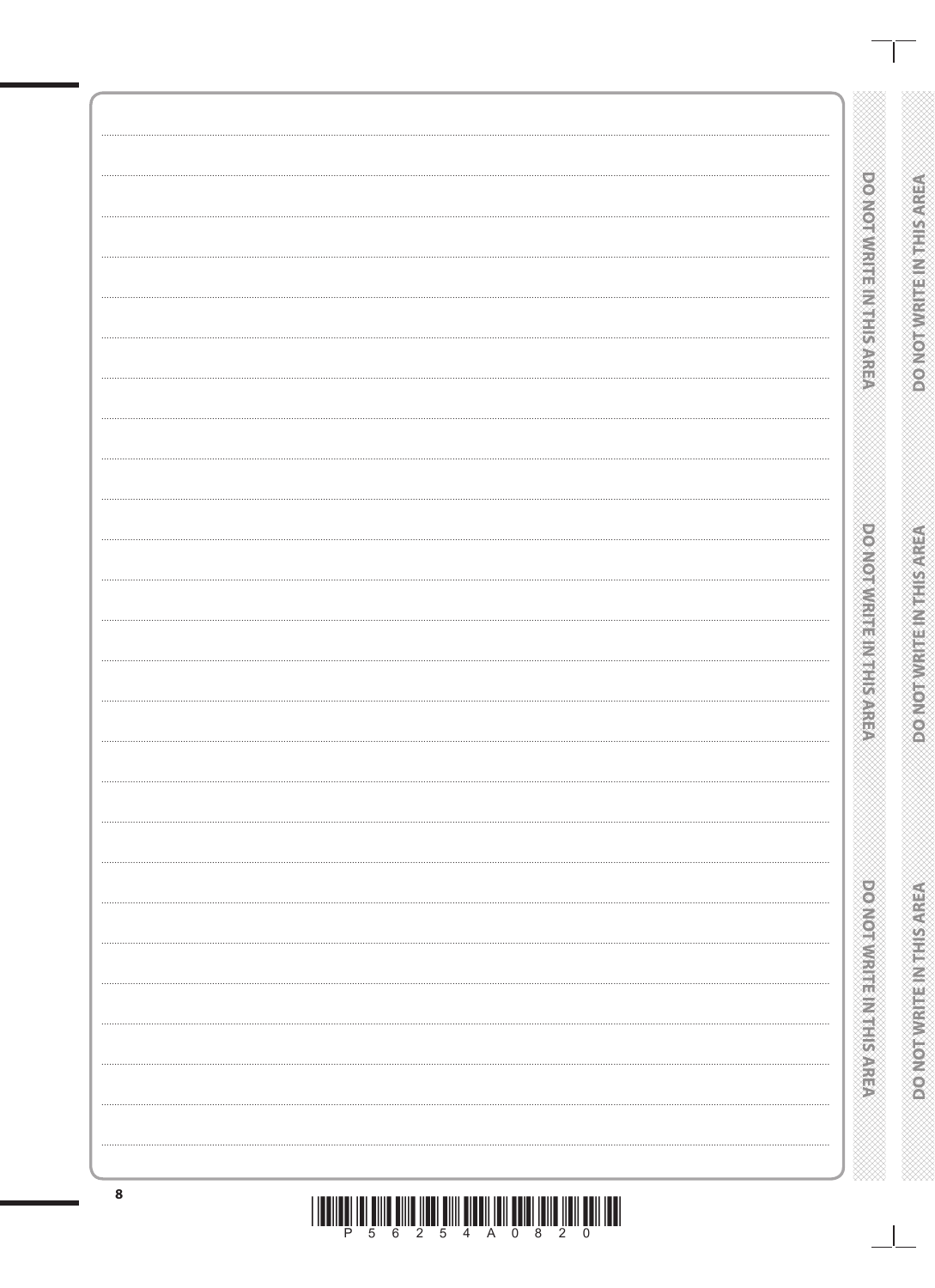| <b>DOMOSHIP HERRICANS</b>      | MOTAVIRITEIN<br>医白色<br>Ø.<br>W)<br>le<br>Ca<br>$\frac{1}{2}$ | <br><br> |
|--------------------------------|--------------------------------------------------------------|----------|
| <b>DOMOTIVIRIBITE INSTRUST</b> | is<br>H                                                      |          |
| <b>OONOIMARIES NEEDS AGE</b>   | <b>MIETING ONOGRAPH</b>                                      |          |

a ka

 $\Box$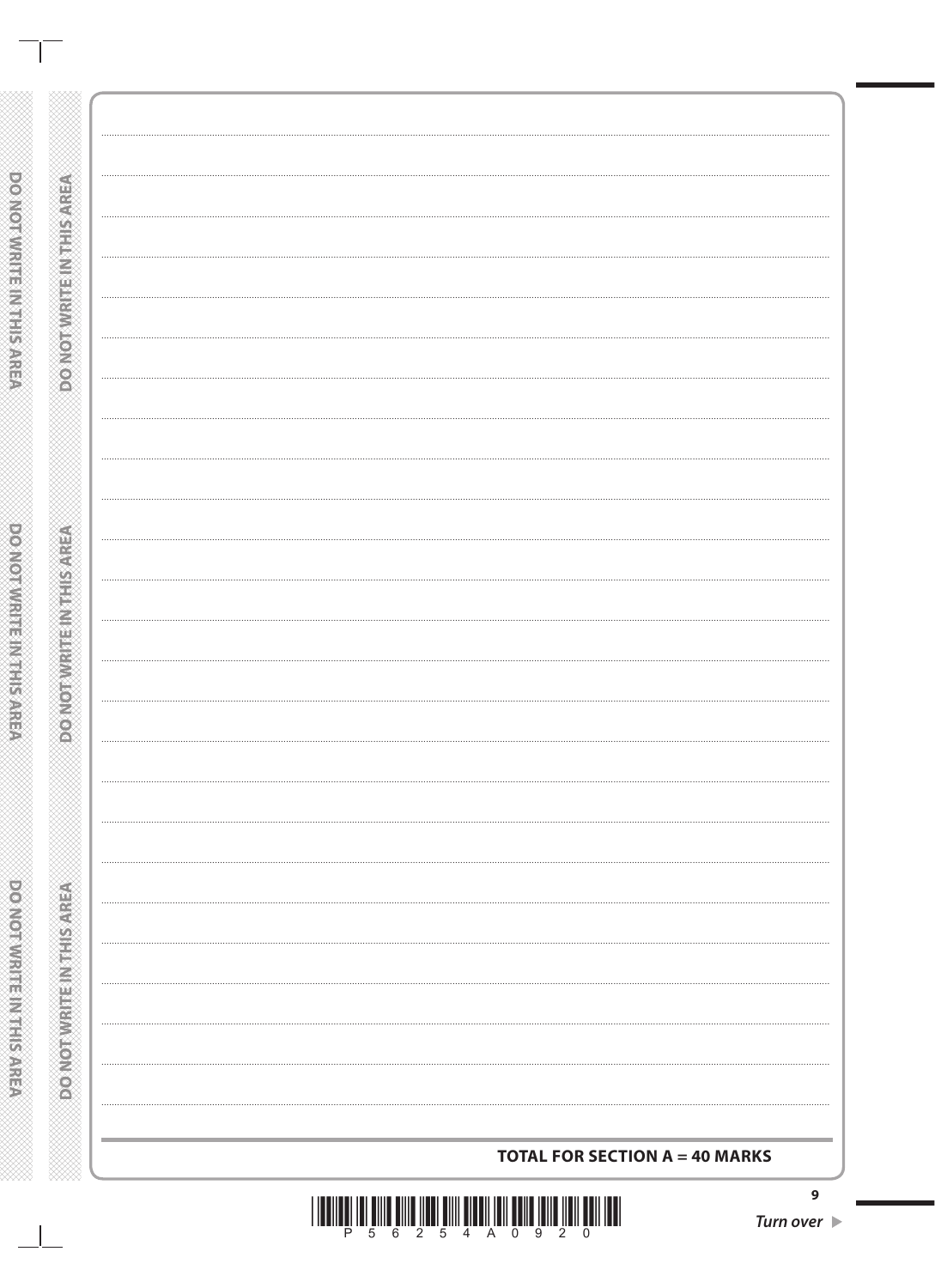| mind, put a line through the box $\boxtimes$ and then indicate your new question with a cross $\boxtimes$ .<br>Chosen question number: <b>Question 8 24 200 Question 9 24 200 Question 10 24</b> | <b>DOMONWERFARMER/NEED</b>                | <b>CONTROL</b><br><u>ଚୁ</u> |
|--------------------------------------------------------------------------------------------------------------------------------------------------------------------------------------------------|-------------------------------------------|-----------------------------|
|                                                                                                                                                                                                  | <b>DONOMIAL HERMITERS</b>                 |                             |
|                                                                                                                                                                                                  | <b>DOSTROIT DES RESERVES DES SURFACTS</b> | <b>CONTROL</b>              |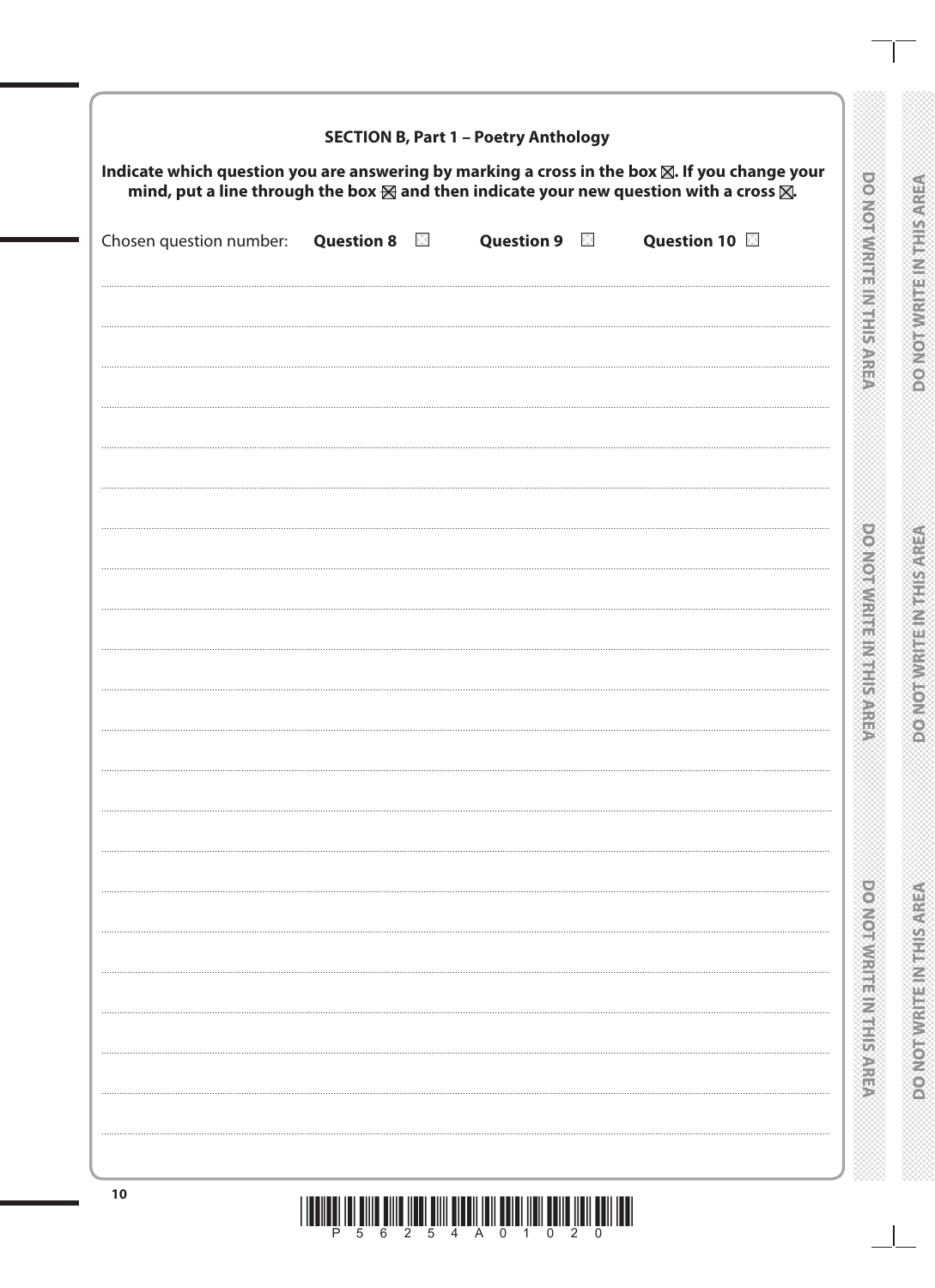| $\frac{1}{2}$ |  |
|---------------|--|
|               |  |
|               |  |

a ka

**DO NOT WRITE IN THIS AREA** 

**DOMOTIVE IN THE REFER** 

DOMOTIVITIE IN THIS AREA

 $\Box$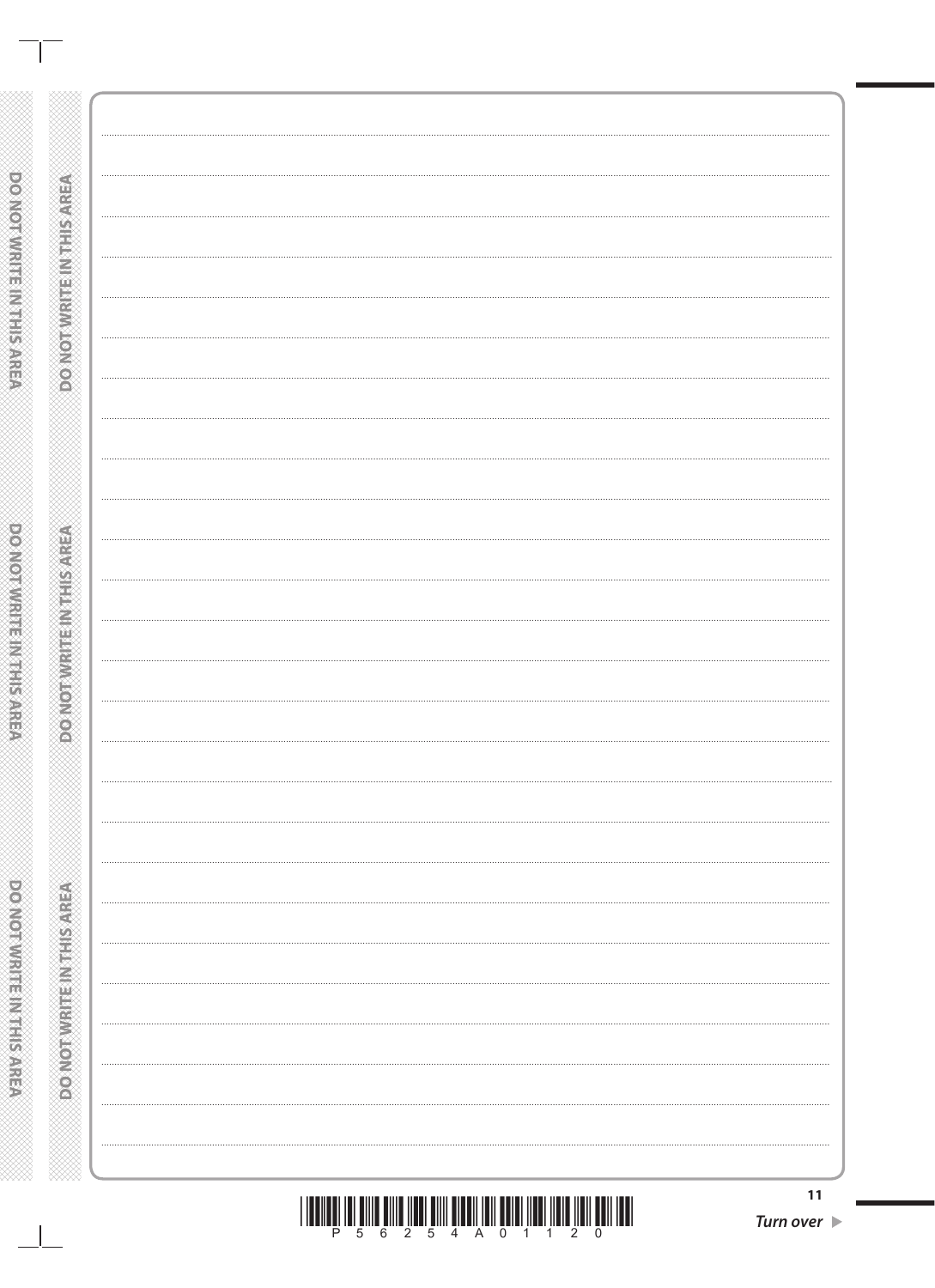| 12 | P<br>$\overline{2}$<br>$\overline{2}$<br>5<br>6<br>Α<br>0<br>2<br>$\overline{0}$ |                                                      |
|----|----------------------------------------------------------------------------------|------------------------------------------------------|
|    |                                                                                  | providing the members of service.<br>č               |
|    |                                                                                  | <b>PONDONAIR PROPERTY AND ALCOHOL</b><br>需<br>ř<br>ē |
|    |                                                                                  | <b>POWORWARE MARKET STREET</b><br>ĎĎ<br>g            |
|    |                                                                                  |                                                      |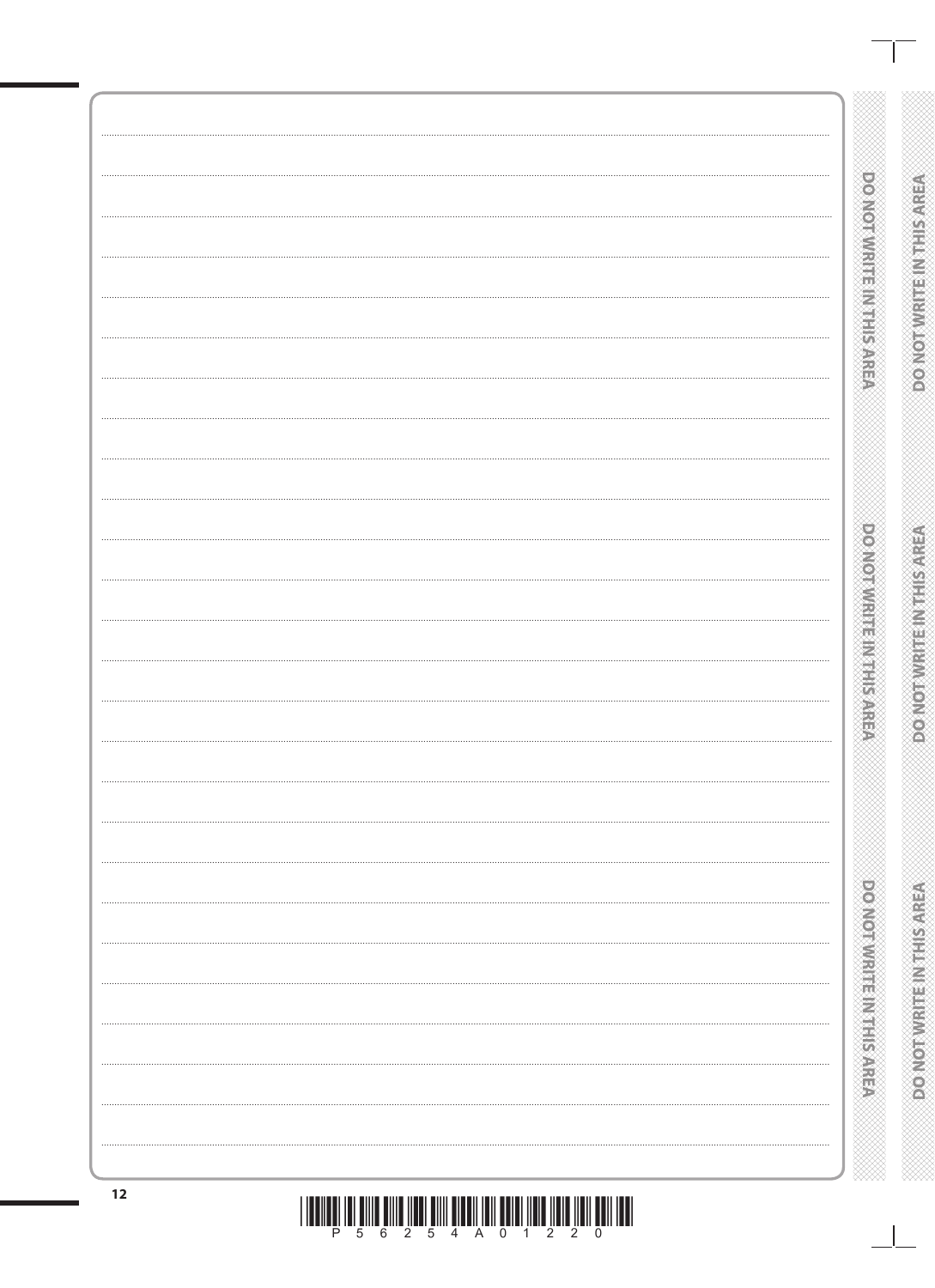| <b>DOMORAMENT RESPECTS</b>                   | <b>DOMINIAN PROVIDED</b> | <b>OCKONNAMENT AND ISSUED</b>                    |
|----------------------------------------------|--------------------------|--------------------------------------------------|
| 岳<br>œ<br>⋖<br>U)<br>ШÌ.<br>O<br>Z<br>Ø<br>Ø | G<br>H                   | ER<br>Calculation<br>Calculation<br><b>DOXIC</b> |
|                                              |                          |                                                  |
|                                              |                          |                                                  |
|                                              |                          |                                                  |
|                                              |                          |                                                  |
|                                              |                          |                                                  |
|                                              |                          |                                                  |
|                                              |                          |                                                  |
|                                              |                          |                                                  |
|                                              |                          |                                                  |
|                                              |                          |                                                  |

a ka

 $\Box$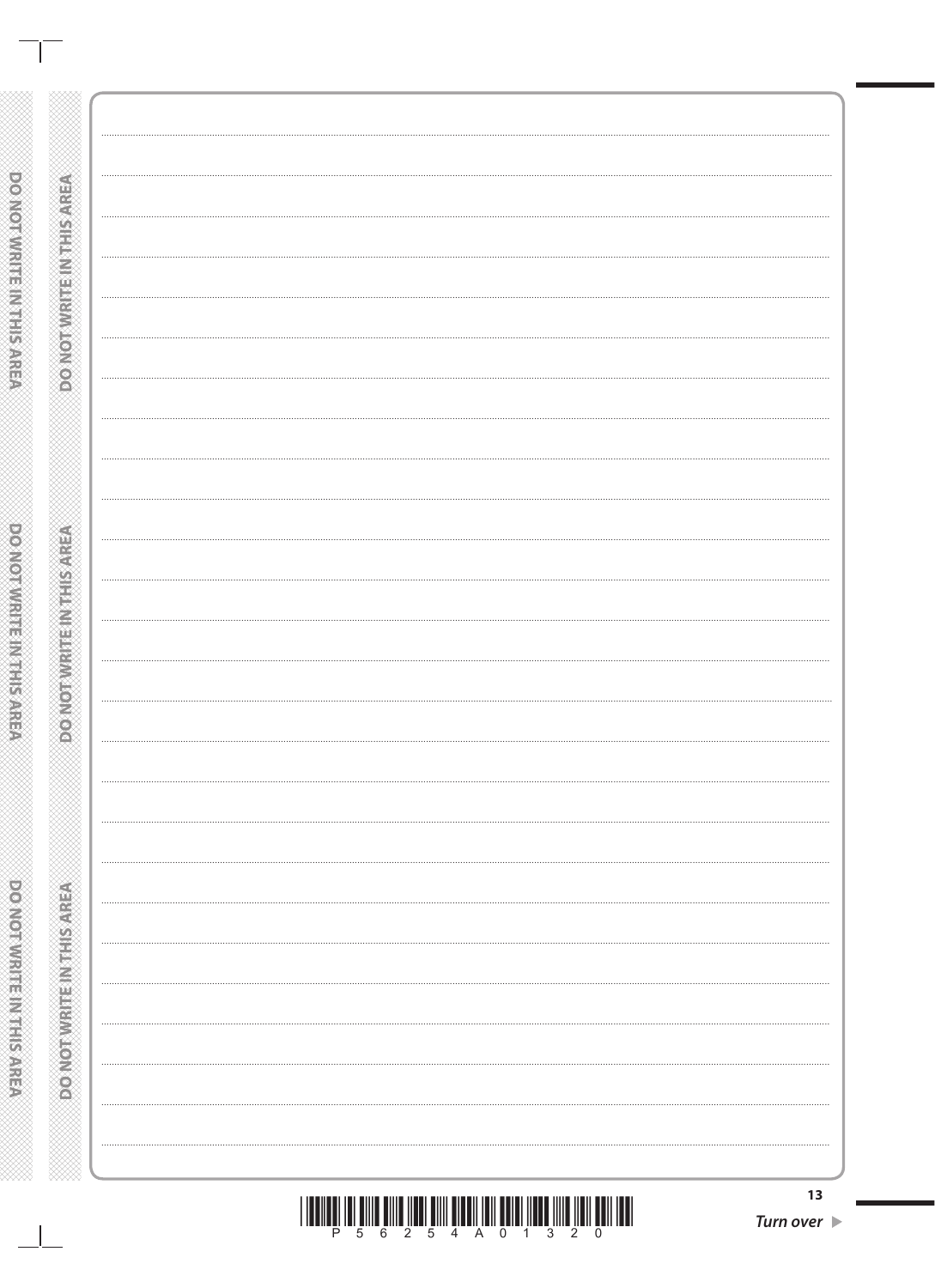|                                                                                                                                   | ņп<br>Ï<br>n                 | <b>CONSTRUCTION</b><br>ă       |
|-----------------------------------------------------------------------------------------------------------------------------------|------------------------------|--------------------------------|
|                                                                                                                                   | ŔЙ.<br>ir<br>G               | Ø,                             |
|                                                                                                                                   | <b>DOMORWIRE INSTRUCTION</b> | <b>ABRASH INNER MARKONG CO</b> |
| IIII II<br>$\overline{P}$<br>5<br>6<br>5<br>0<br>$\overline{4}$<br>$\mathbf 0$<br>$\overline{2}$<br>4<br>1<br>$\overline{2}$<br>Α |                              |                                |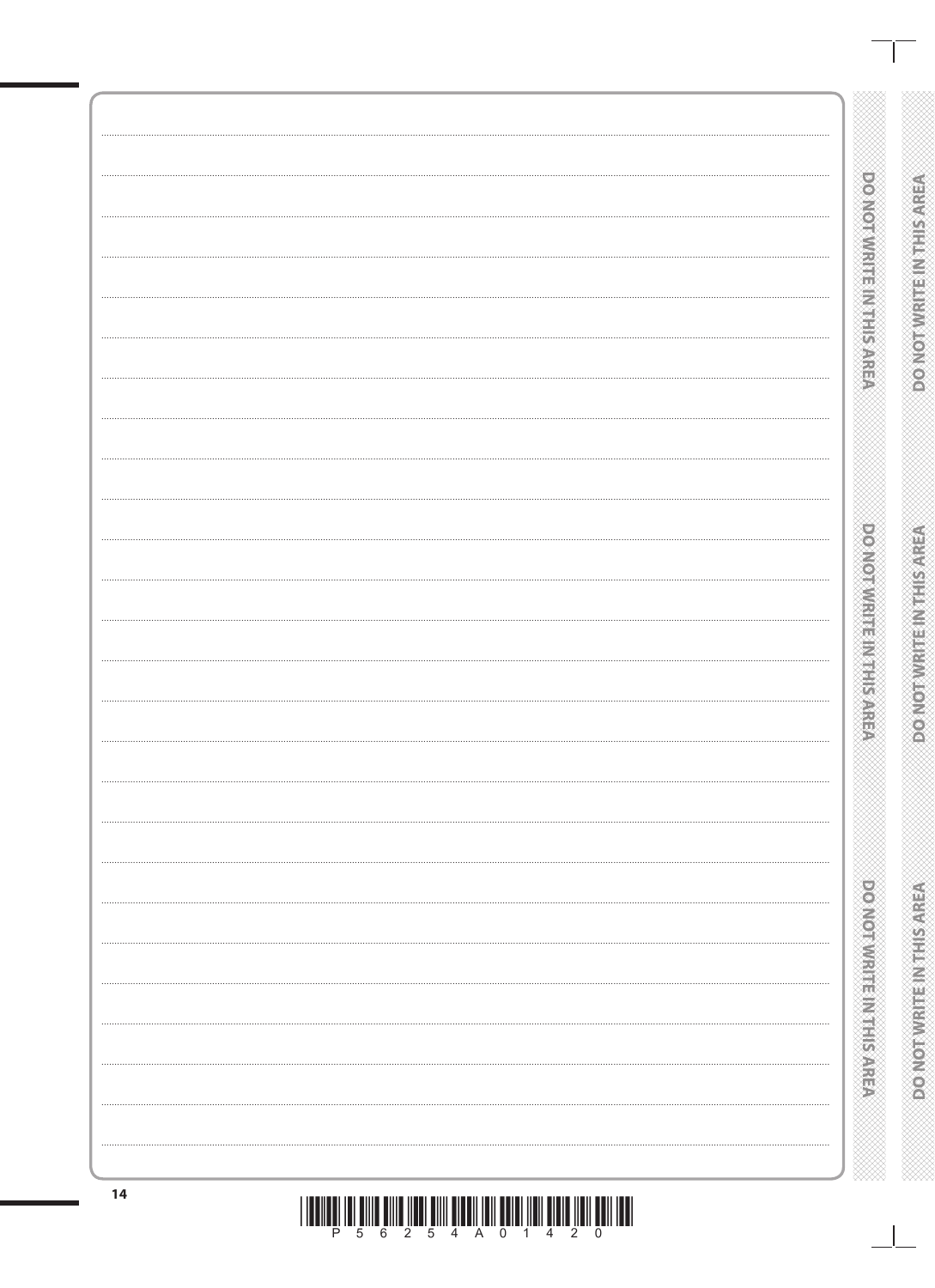| <br><br> |
|----------|
|          |
|          |

 $\mathbf{1}$ 

**DOMOTIVIRITE IN THIS AREA** 

**DOMOTIVE INTERNATION** 

DONOTWRITEININGWEY

 $\Box$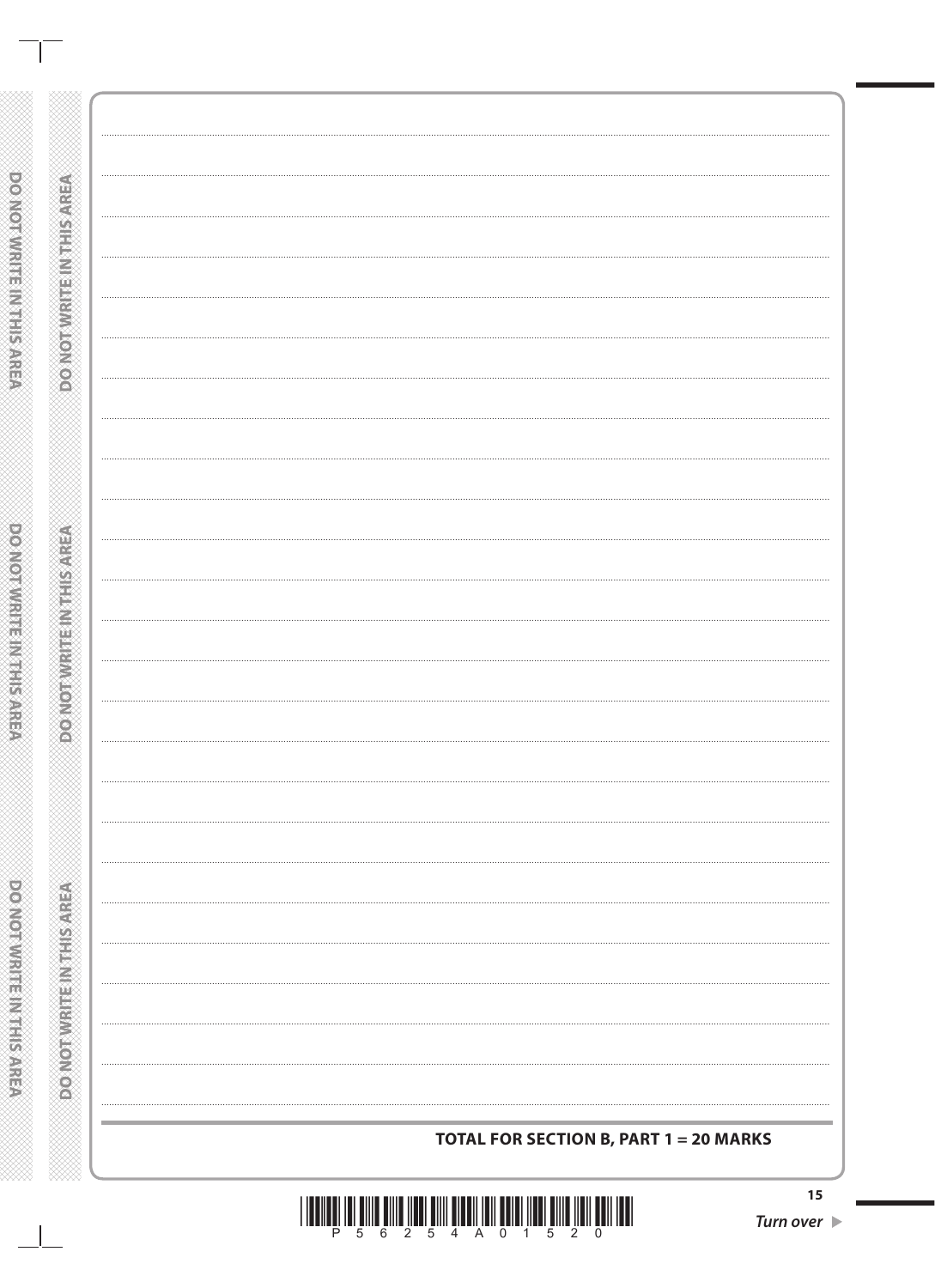|                    | <b>SECTION B, Part 2 - Unseen Poetry</b> |                                    |
|--------------------|------------------------------------------|------------------------------------|
| <b>Question 11</b> |                                          | Œ                                  |
|                    |                                          | <b>DONONAGE AND A PARTICIPATOR</b> |
|                    |                                          |                                    |
|                    |                                          | .                                  |
|                    |                                          |                                    |
|                    |                                          |                                    |
|                    |                                          |                                    |
|                    |                                          |                                    |
|                    |                                          |                                    |
|                    |                                          | <b>DONNOIR WEBSTAND BEEN STATE</b> |
|                    |                                          |                                    |
|                    |                                          |                                    |
|                    |                                          | ×                                  |
|                    |                                          |                                    |
|                    |                                          |                                    |
|                    |                                          |                                    |
|                    |                                          |                                    |
|                    |                                          |                                    |
|                    |                                          |                                    |
|                    |                                          |                                    |
|                    |                                          | postes and the main state of the   |
|                    |                                          |                                    |
|                    |                                          |                                    |
| 16                 |                                          |                                    |

#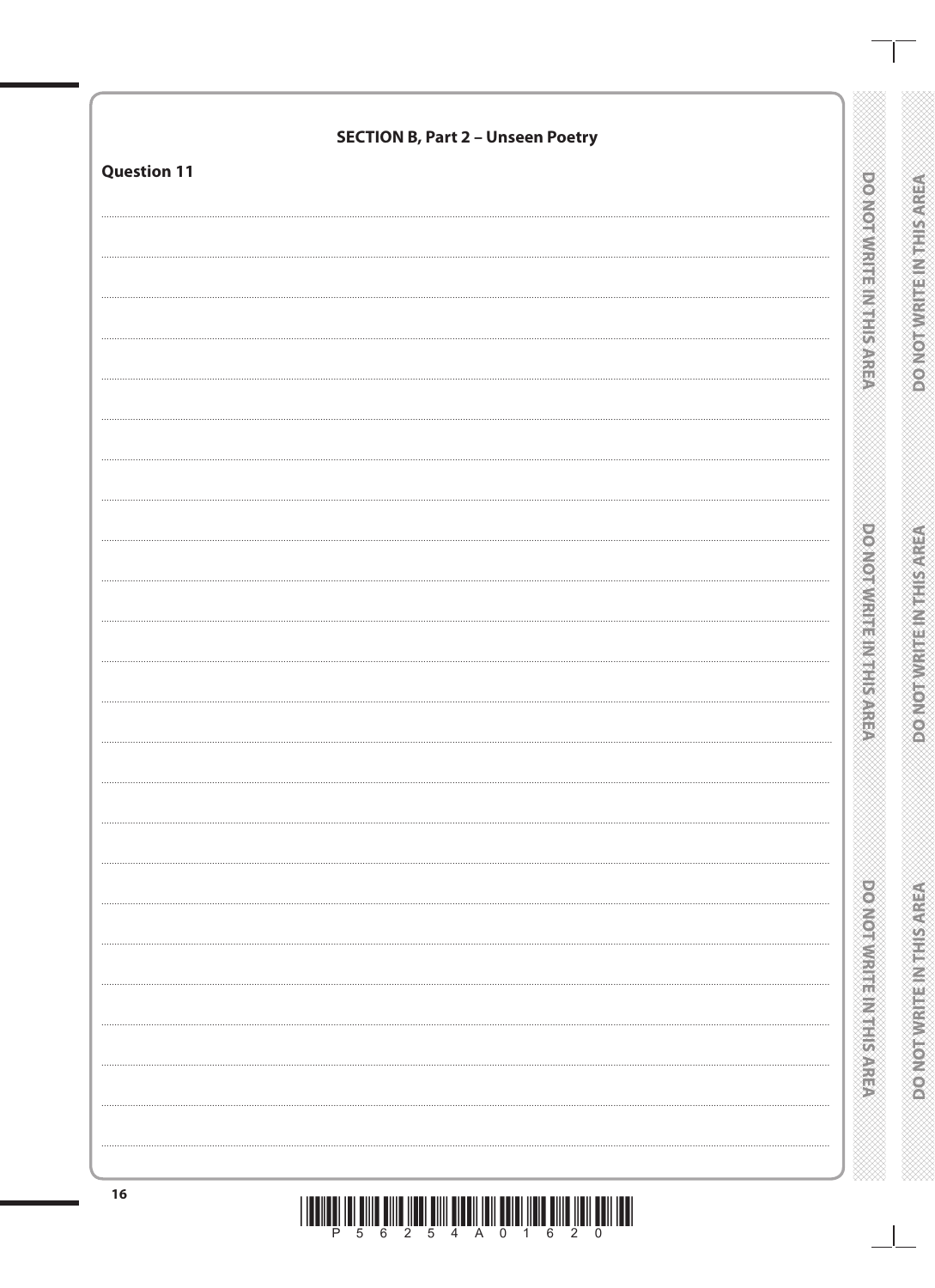a ka

**DO NOT WRITE IN THIS AREA** 

**DOMOTIVE IN THE REFER** 

DOMOTIVITIE IN THIS AREA

 $\Box$ 

Turn over  $\blacktriangleright$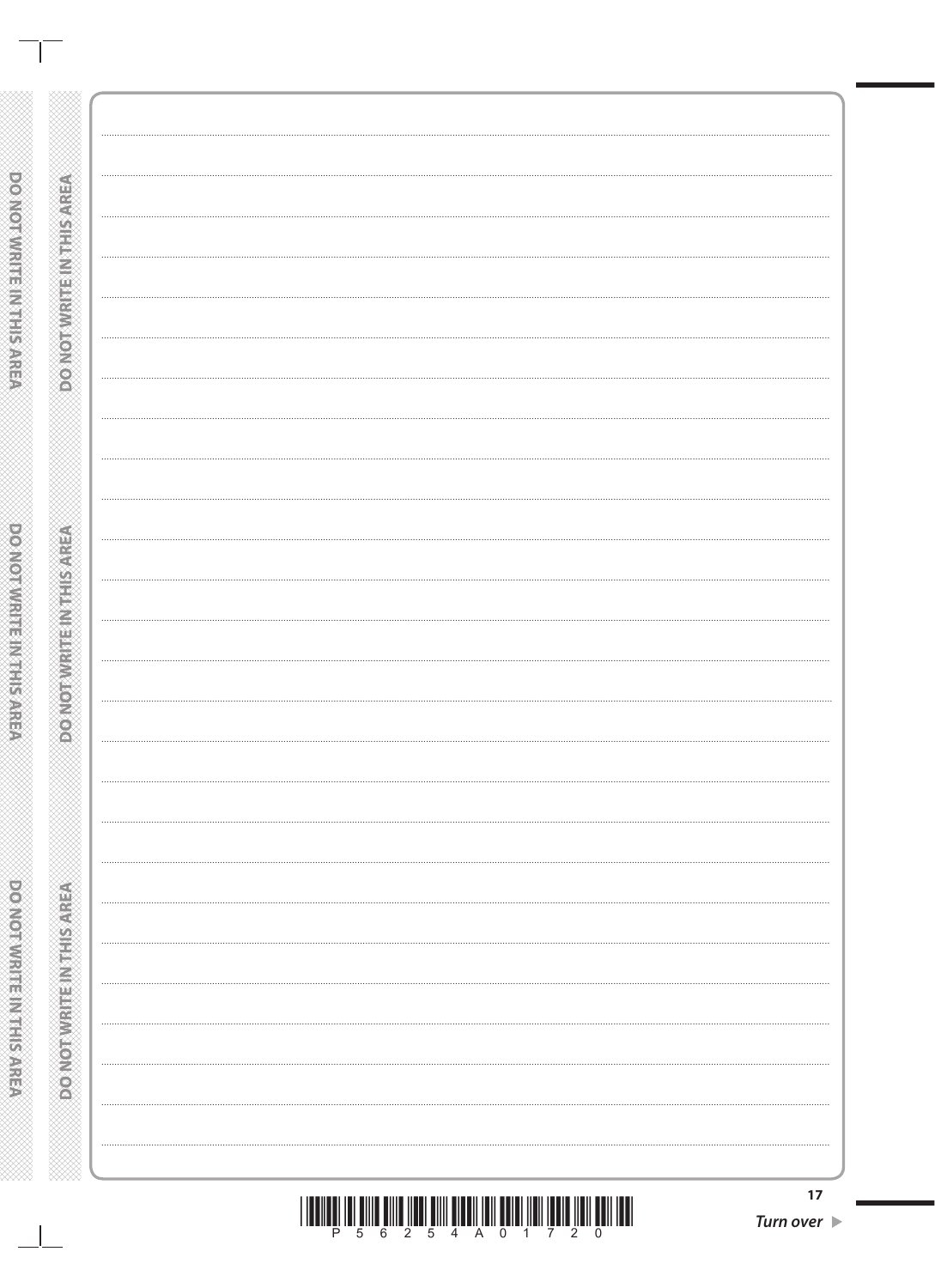| <b>OF REAL PROPERTY AND ADDRESS</b> |                 |
|-------------------------------------|-----------------|
|                                     |                 |
|                                     |                 |
|                                     |                 |
|                                     |                 |
|                                     |                 |
|                                     |                 |
|                                     |                 |
|                                     |                 |
|                                     |                 |
|                                     |                 |
|                                     |                 |
|                                     |                 |
|                                     |                 |
|                                     |                 |
|                                     |                 |
|                                     |                 |
|                                     |                 |
|                                     |                 |
|                                     |                 |
|                                     |                 |
|                                     |                 |
|                                     |                 |
|                                     |                 |
|                                     |                 |
|                                     |                 |
|                                     |                 |
|                                     |                 |
|                                     |                 |
|                                     |                 |
|                                     |                 |
|                                     |                 |
|                                     |                 |
|                                     |                 |
|                                     |                 |
| o<br>Colo                           |                 |
|                                     |                 |
|                                     |                 |
|                                     |                 |
|                                     |                 |
|                                     |                 |
|                                     |                 |
|                                     |                 |
|                                     |                 |
|                                     |                 |
|                                     |                 |
|                                     | <b>ARTICLES</b> |
|                                     |                 |
|                                     |                 |
|                                     |                 |
|                                     |                 |
|                                     |                 |
|                                     |                 |
|                                     |                 |
|                                     |                 |
|                                     |                 |
|                                     |                 |
|                                     |                 |
|                                     |                 |
|                                     |                 |
|                                     |                 |
|                                     |                 |
|                                     |                 |
| <b>MARKET ANGELSATISM</b>           |                 |
|                                     |                 |
|                                     |                 |
|                                     |                 |
|                                     |                 |
|                                     |                 |
|                                     |                 |
|                                     |                 |
|                                     |                 |
|                                     |                 |
|                                     |                 |
|                                     |                 |
|                                     |                 |
|                                     |                 |
|                                     |                 |
|                                     |                 |
|                                     |                 |
|                                     |                 |
|                                     |                 |
|                                     |                 |
| Š                                   |                 |
|                                     |                 |
|                                     |                 |
|                                     |                 |
|                                     |                 |
|                                     |                 |
|                                     |                 |
|                                     |                 |
|                                     |                 |
|                                     |                 |
| Ņ                                   |                 |
|                                     |                 |
|                                     |                 |
| XIX BAT                             |                 |
|                                     |                 |
|                                     |                 |
|                                     |                 |
|                                     |                 |
|                                     |                 |
|                                     |                 |
|                                     |                 |
|                                     |                 |
|                                     |                 |
| ī.                                  |                 |

|  |  |  |  | <u> ITINI ILI TIID AND TIID IN TIID IN TIID IN TIID IN TIID IN TIID IN TIID IN TIID IN TIID IN TIID IN TIID IN TI</u> |  |  |  |
|--|--|--|--|-----------------------------------------------------------------------------------------------------------------------|--|--|--|
|  |  |  |  | P 5 6 2 5 4 A 0 1 8 2 0                                                                                               |  |  |  |

| I | ٦       |
|---|---------|
|   | I<br>M. |

 $\ddotsc$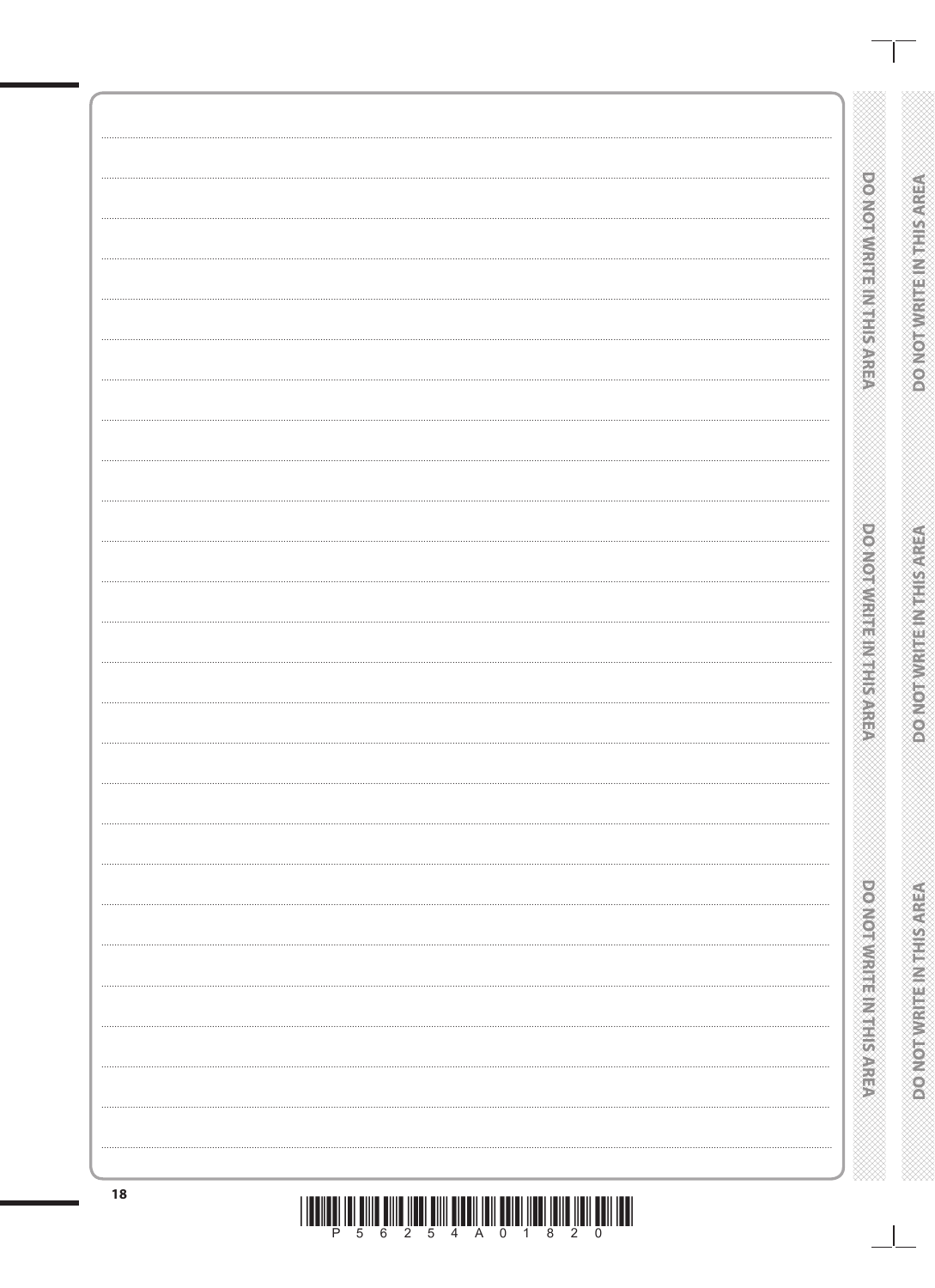| <b>PORTORIAL PRESENTATION</b><br>30) |  |  |
|--------------------------------------|--|--|
|                                      |  |  |
|                                      |  |  |
|                                      |  |  |
|                                      |  |  |

a ka

DO NOT WRITE IN THIS AREA

**DOMOTIVE IN THE REFER** 

DOMOTWRITEINTHIS AREA

 $\Box$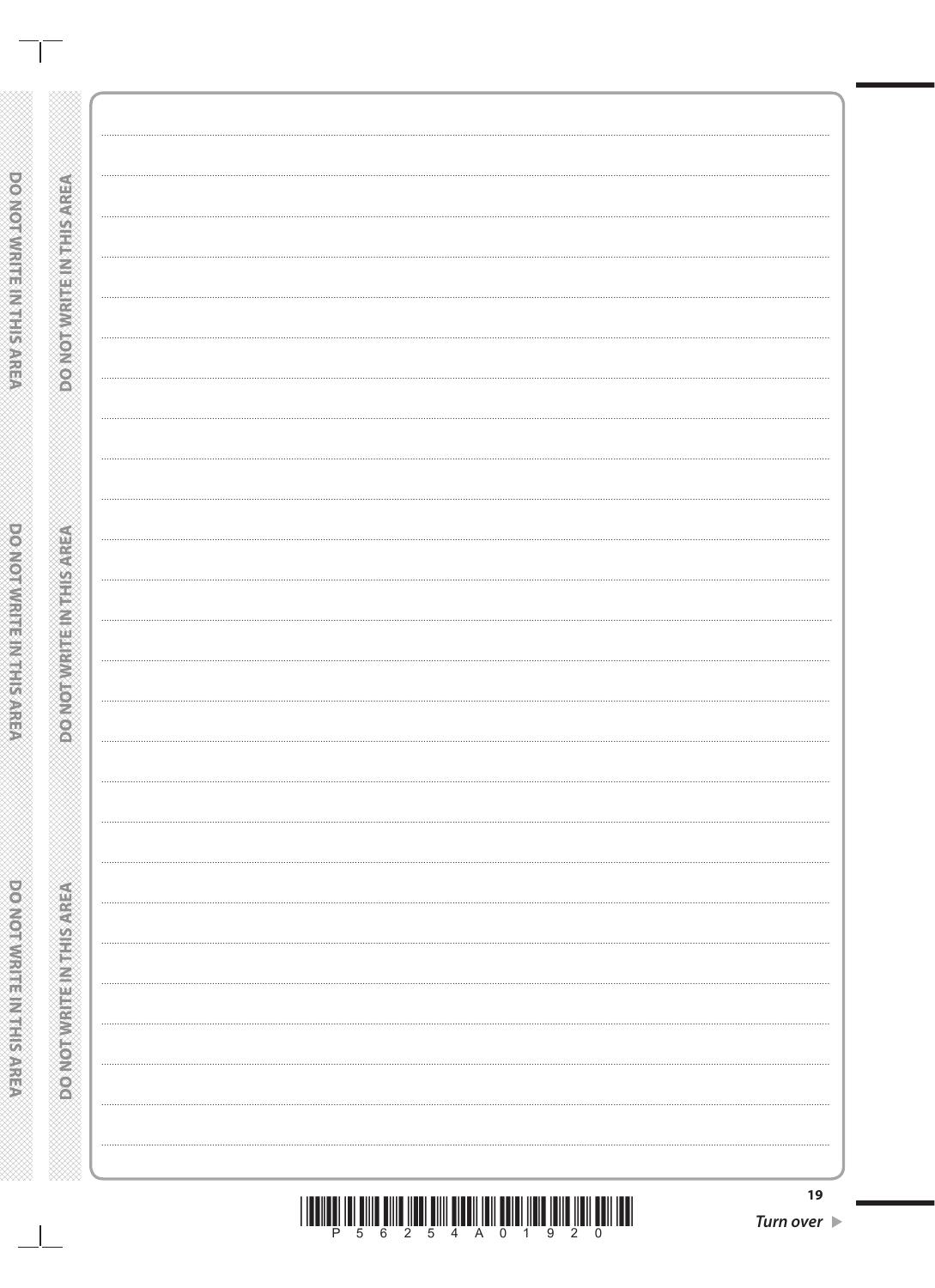(Total for Question 11 = 20 marks)

TOTAL FOR SECTION B, PART 2 = 20 MARKS **OVERALL TOTAL FOR SECTION B = 40 MARKS TOTAL FOR PAPER = 80 MARKS** 

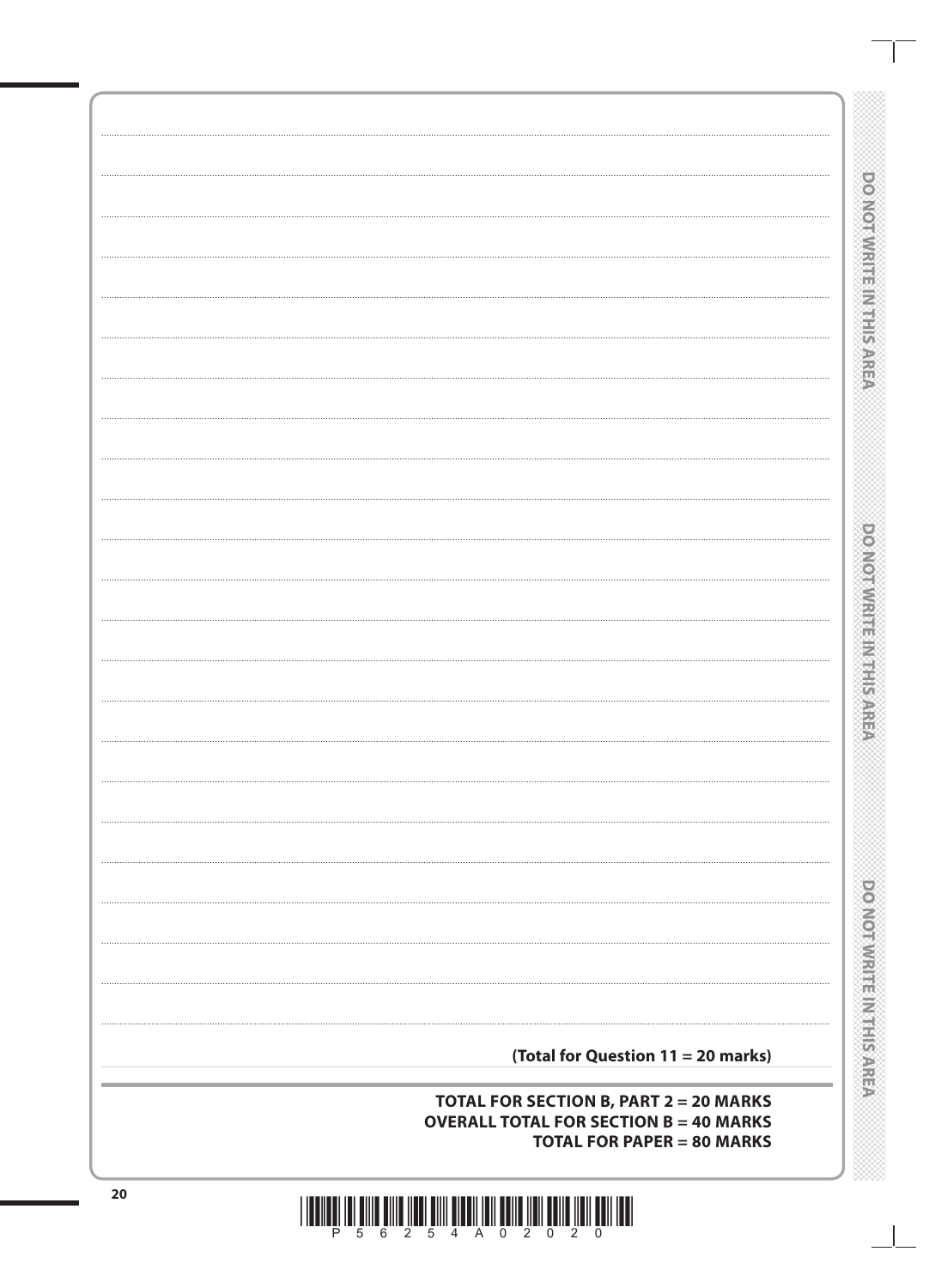| Thursday 23 May 2019                              |                         |
|---------------------------------------------------|-------------------------|
| Morning                                           | Paper Reference 1ET0/02 |
| <b>English Literature</b>                         |                         |
| Paper 2: 19th-century Novel and Poetry since 1789 |                         |
|                                                   |                         |



 $\overline{\phantom{1}}$ 





*Turn over*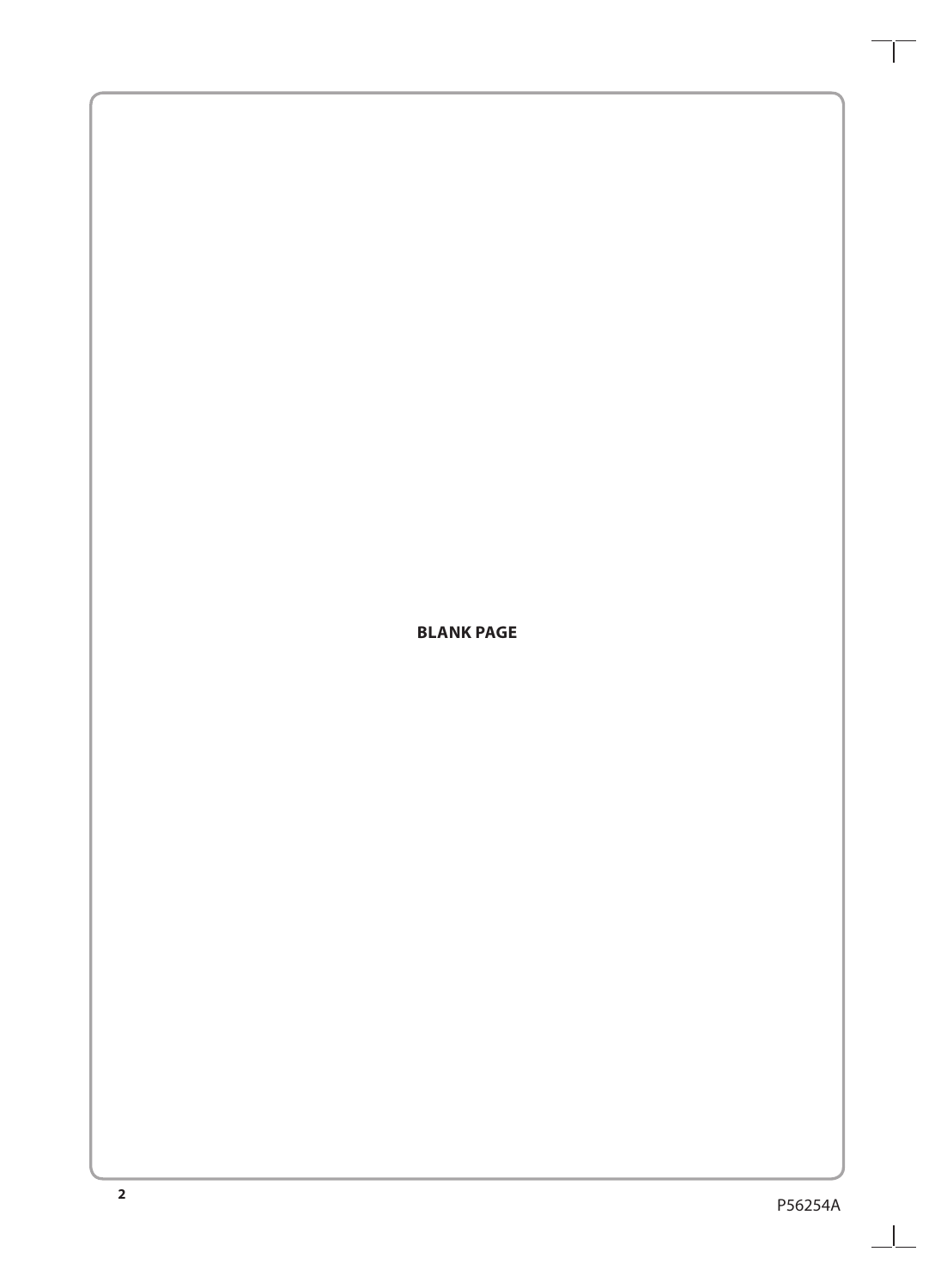| <b>Answer THREE questions:</b> |                                                                                  |                                                                                                                                                                  |                                                                                                                  |
|--------------------------------|----------------------------------------------------------------------------------|------------------------------------------------------------------------------------------------------------------------------------------------------------------|------------------------------------------------------------------------------------------------------------------|
|                                | <b>ONE question from Section A</b><br><b>ONE question from Section B, Part 1</b> |                                                                                                                                                                  |                                                                                                                  |
|                                |                                                                                  |                                                                                                                                                                  |                                                                                                                  |
|                                |                                                                                  |                                                                                                                                                                  |                                                                                                                  |
|                                |                                                                                  |                                                                                                                                                                  |                                                                                                                  |
|                                |                                                                                  | Page                                                                                                                                                             |                                                                                                                  |
| 1                              | Jane Eyre: Charlotte Brontë                                                      | 4                                                                                                                                                                |                                                                                                                  |
| $\overline{\mathbf{2}}$        | <b>Great Expectations: Charles Dickens</b>                                       | 6                                                                                                                                                                |                                                                                                                  |
| 3                              | Dr Jekyll and Mr Hyde: R L Stevenson                                             | 8                                                                                                                                                                |                                                                                                                  |
| 4                              | A Christmas Carol: Charles Dickens                                               | 10                                                                                                                                                               |                                                                                                                  |
| 5                              | Pride and Prejudice: Jane Austen                                                 | 12                                                                                                                                                               |                                                                                                                  |
| 6                              | Silas Marner: George Eliot                                                       | 14                                                                                                                                                               |                                                                                                                  |
| 7                              | Frankenstein: Mary Shelley                                                       | 16                                                                                                                                                               |                                                                                                                  |
|                                |                                                                                  | Page                                                                                                                                                             |                                                                                                                  |
| 8                              | Relationships                                                                    | 18                                                                                                                                                               |                                                                                                                  |
| 9                              | Conflict                                                                         | 20                                                                                                                                                               |                                                                                                                  |
|                                |                                                                                  | 22                                                                                                                                                               |                                                                                                                  |
|                                |                                                                                  |                                                                                                                                                                  |                                                                                                                  |
|                                |                                                                                  | 24                                                                                                                                                               |                                                                                                                  |
|                                |                                                                                  | <b>SECTION A - 19th-century Novel</b><br><b>SECTION B - Part 1 Poetry Anthology</b><br><b>10 Time and Place</b><br><b>SECTION B - Part 2</b><br>11 Unseen Poetry | AND Question 11 in Section B, Part 2.<br>The extracts and poems for use with Sections A and B are in this paper. |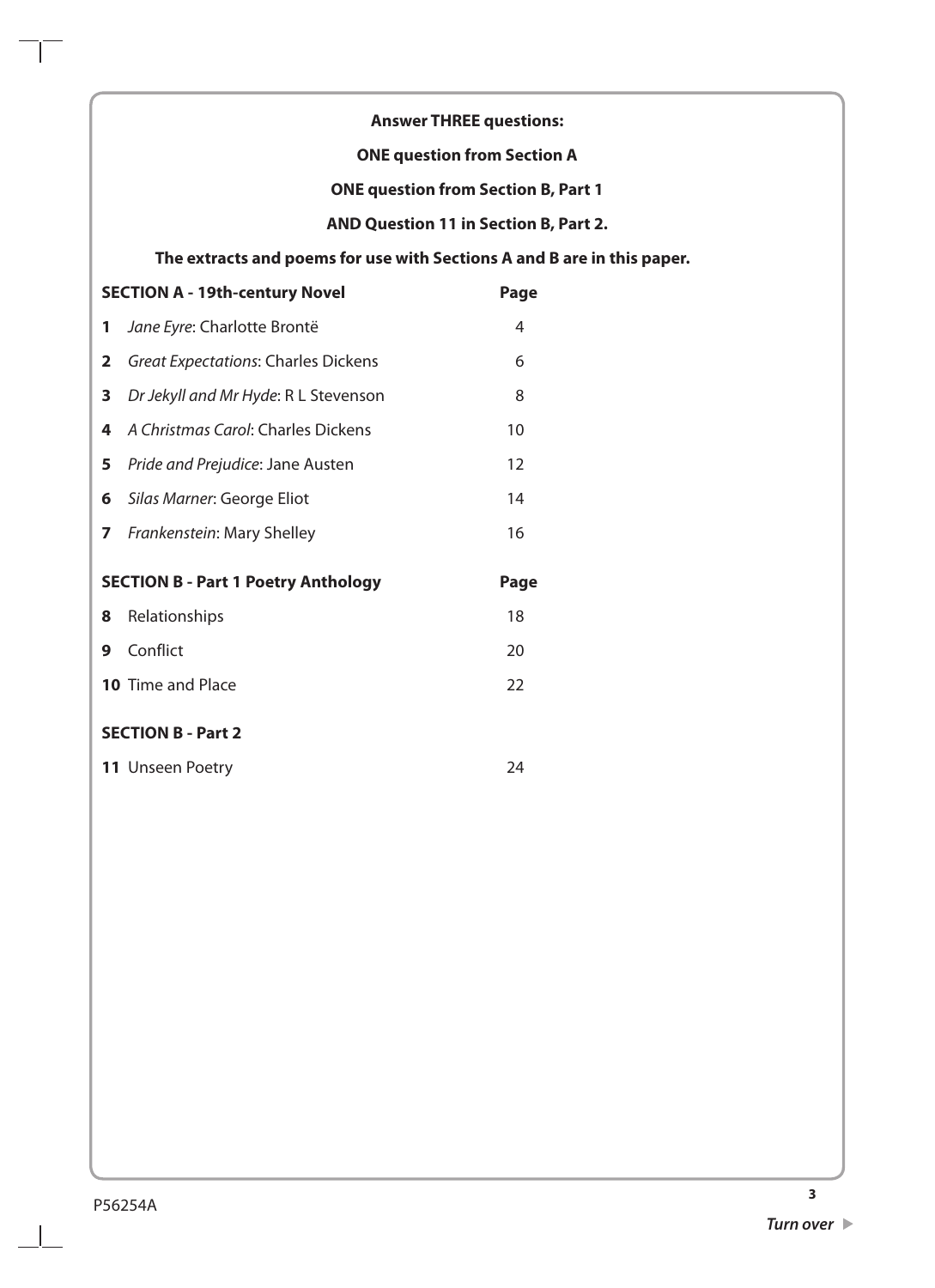#### **SECTION A - 19th-century Novel**

#### **Answer ONE question in Section A.**

#### **You should spend about 55 minutes on this section.**

#### **You should divide your time equally between parts (a) and (b) of the question.**

#### **Use this extract to answer Question 1.**

#### *Jane Eyre***: Charlotte Brontë**

#### **In Chapter 12, Jane is going to the village of Hay to post a letter when a man falls off his horse.**

'If you are hurt, and want help, sir, I can fetch someone either from Thornfield Hall or from Hay.'

'Thank you; I shall do: I have no broken bones – only a sprain;' and again he stood up and tried his foot, but the result extorted an involuntary 'Ugh!'

Something of daylight still lingered, and the moon was waxing bright: I could see him plainly. His figure was enveloped in a riding cloak, fur collared and steel clasped; its details were not apparent, but I traced the general points of middle height, and considerable breadth of chest. He had a dark face, with stern features and a heavy brow; his eyes and gathered eyebrows looked ireful and thwarted just now; he was past youth, but had not reached middle age; perhaps he might be thirty-five. I felt no fear of him, and but little shyness. Had he been a handsome, heroic-looking young gentleman, I should not have dared to stand thus questioning him against his will, and offering my services unasked. I had hardly ever seen a handsome youth; never in my life spoken to one. I had theoretical reverence and homage for beauty, elegance, gallantry, fascination; but had I met those qualities incarnate in masculine shape, I should have known instinctively that they neither had nor could have sympathy with anything in me, and should have shunned them as one would fire, lightning, or anything else that is bright but antipathetic.

If even this stranger had smiled and been good-humoured to me when I addressed him; if he had put off my offer of assistance gaily and with thanks, I should have gone on my way and not felt any vocation to renew inquiries: but the frown, the roughness of the traveller set me at my ease: I retained my station when he waved me to go, and announced –

'I cannot think of leaving you, sir, at so late an hour, in this solitary lane, till I see you are fit to mount your horse.'

He looked at me when I said this: he had hardly turned his eyes in my direction before.

'I should think you ought to be at home yourself,' said he, 'if you have a home in this neighbourhood. Where do you come from?'

'From just below; and I am not at all afraid of being out late when it is moonlight.'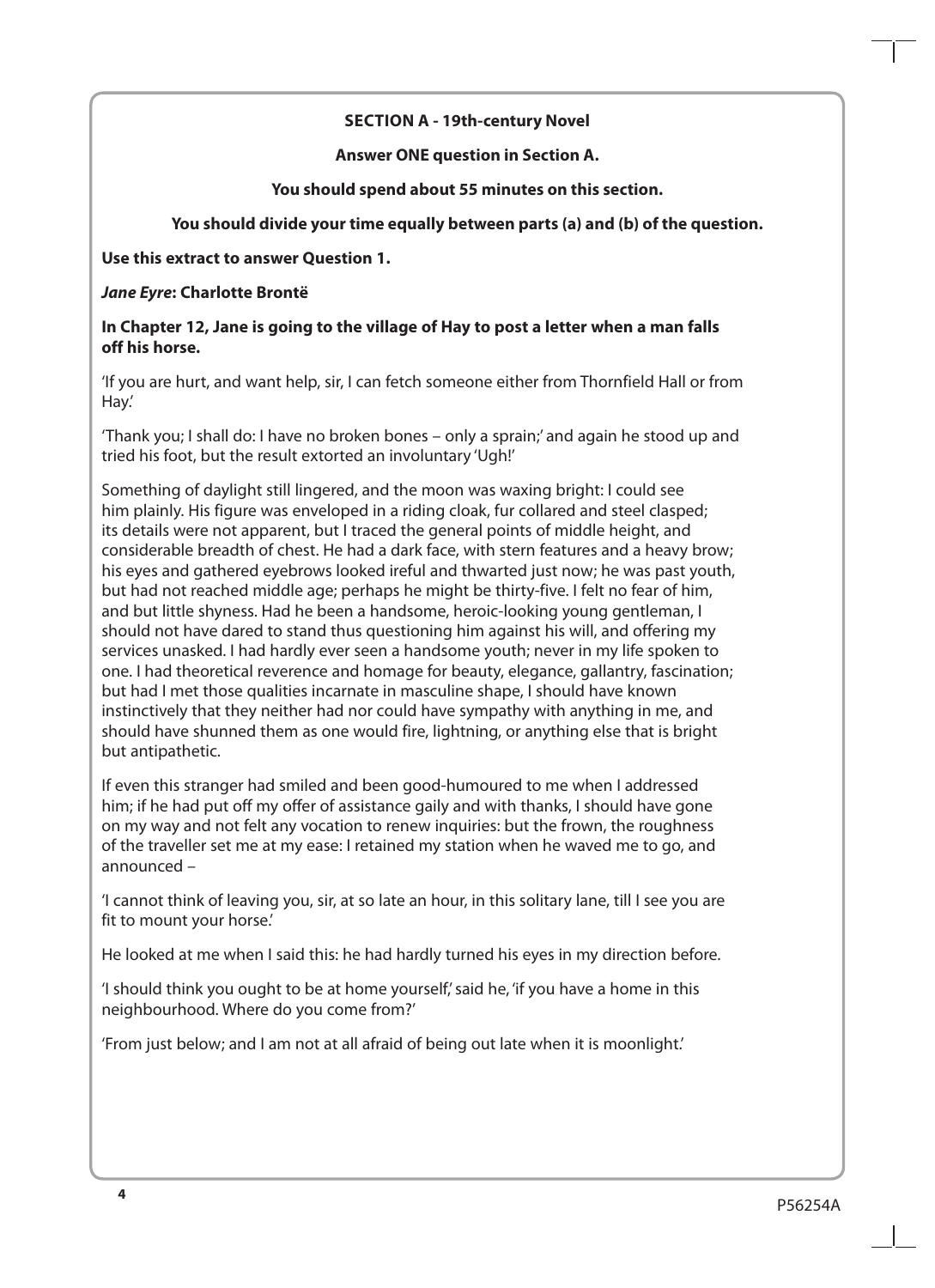| <b>Question 1 - Jane Eyre</b>                                                                          |      |  |
|--------------------------------------------------------------------------------------------------------|------|--|
| (a) Explore how Brontë presents Jane's first impressions of the man, Mr Rochester, in<br>this extract. |      |  |
| Give examples from the extract to support your ideas.                                                  | (20) |  |
| (b) In this extract, Jane Eyre tries to help the man, Mr Rochester.                                    |      |  |
| Explain how people try to help others <b>elsewhere</b> in the novel.                                   |      |  |
| In your answer, you must consider:                                                                     |      |  |
| the people who try to help someone else<br>$\bullet$                                                   |      |  |
| how they help and why.<br>$\bullet$                                                                    |      |  |
|                                                                                                        | (20) |  |
| (Total for Question 1 = 40 marks)                                                                      |      |  |
|                                                                                                        |      |  |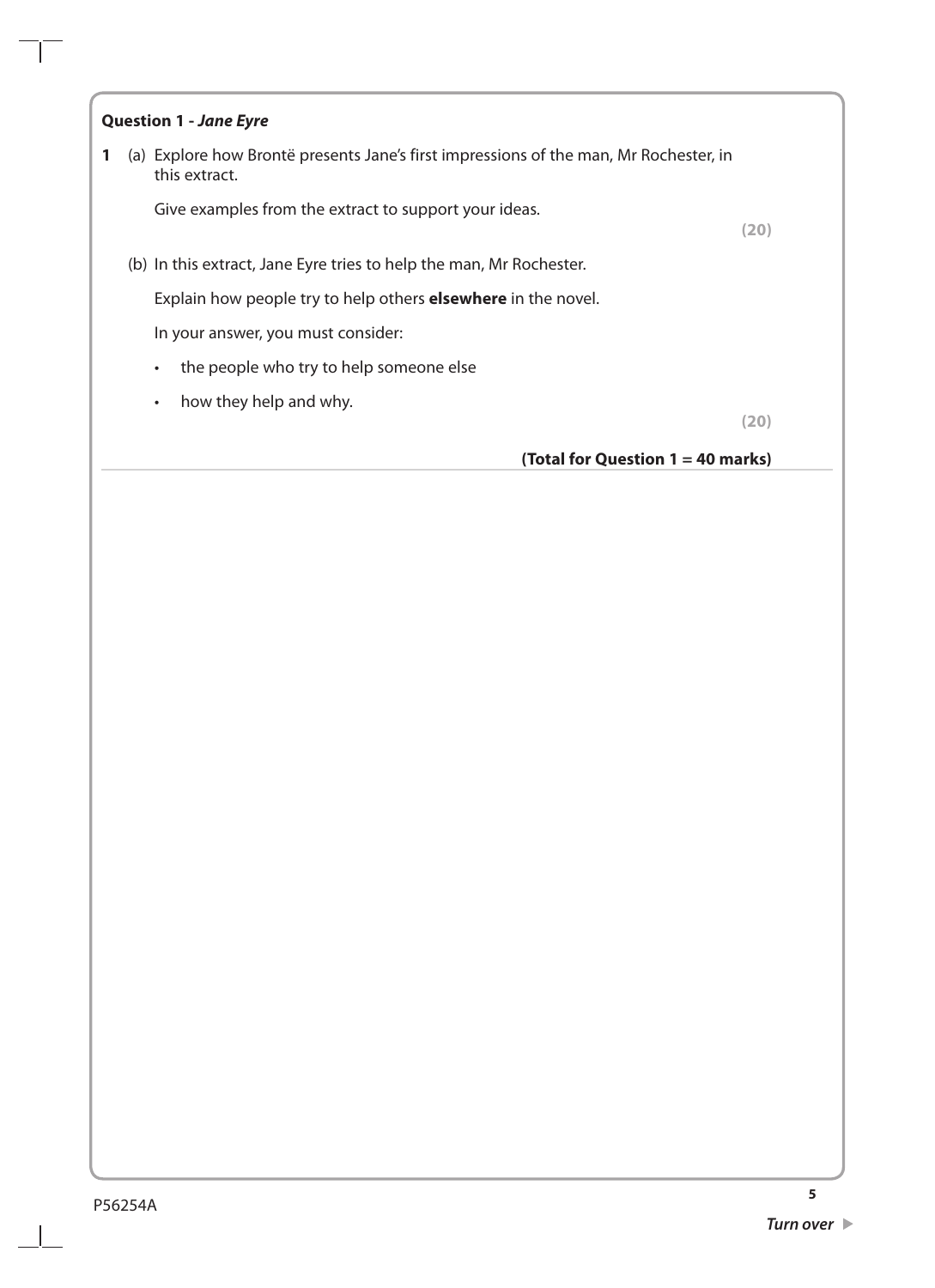## **Use this extract to answer Question 2.**

#### *Great Expectations***: Charles Dickens**

## **In Chapter 8, Pip is about to leave Satis House after playing cards with Estella.**

'You are to wait here, you boy,' said Estella; and disappeared and closed the door.

I took the opportunity of being alone in the courtyard, to look at my coarse hands and my common boots. My opinion of those accessories was not favourable. They had never troubled me before, but they troubled me now, as vulgar appendages. I determined to ask Joe why he had ever taught me to call those picture-cards, Jacks, which ought to be called knaves. I wished Joe had been rather more genteely brought up, and then I should have been so too.

She came back, with some bread and meat and a little mug of beer. She put the mug down on the stones of the yard, and gave me the bread and meat without looking at me, as insolently as if I were a dog in disgrace. I was so humiliated, hurt, spurned, offended, angry, sorry – I cannot hit upon the right name for the smart – God knows what its name was – that tears started to my eyes. The moment they sprang there, the girl looked at me with a quick delight in having been the cause of them. This gave me power to keep them back and to look at her: so, she gave me a contemptuous toss – but with a sense, I thought, of having made too sure that I was wounded – and left me.

But, when she was gone, I looked about me for a place to hide my face in, and got behind one of the gates in the brewery-lane, and leaned my sleeve against the wall there, and leaned my forehead on it and cried. As I cried, I kicked the wall, and took a hard twist at my hair; so bitter were my feelings, and so sharp was the smart without a name, that needed counteraction.

My sister's bringing up had made me sensitive. In the little world in which children have their existence, whosoever brings them up, there is nothing so finely perceived and so finely felt, as injustice. It may be only small injustice that the child can be exposed to; but the child is small, and its world is small, and its rocking-horse stands as many hands high, according to scale, as a big-boned Irish hunter. Within myself, I had sustained, from my babyhood, a perpetual conflict with injustice. I had known, from the time when I could speak, that my sister, in her capricious and violent coercion, was unjust to me.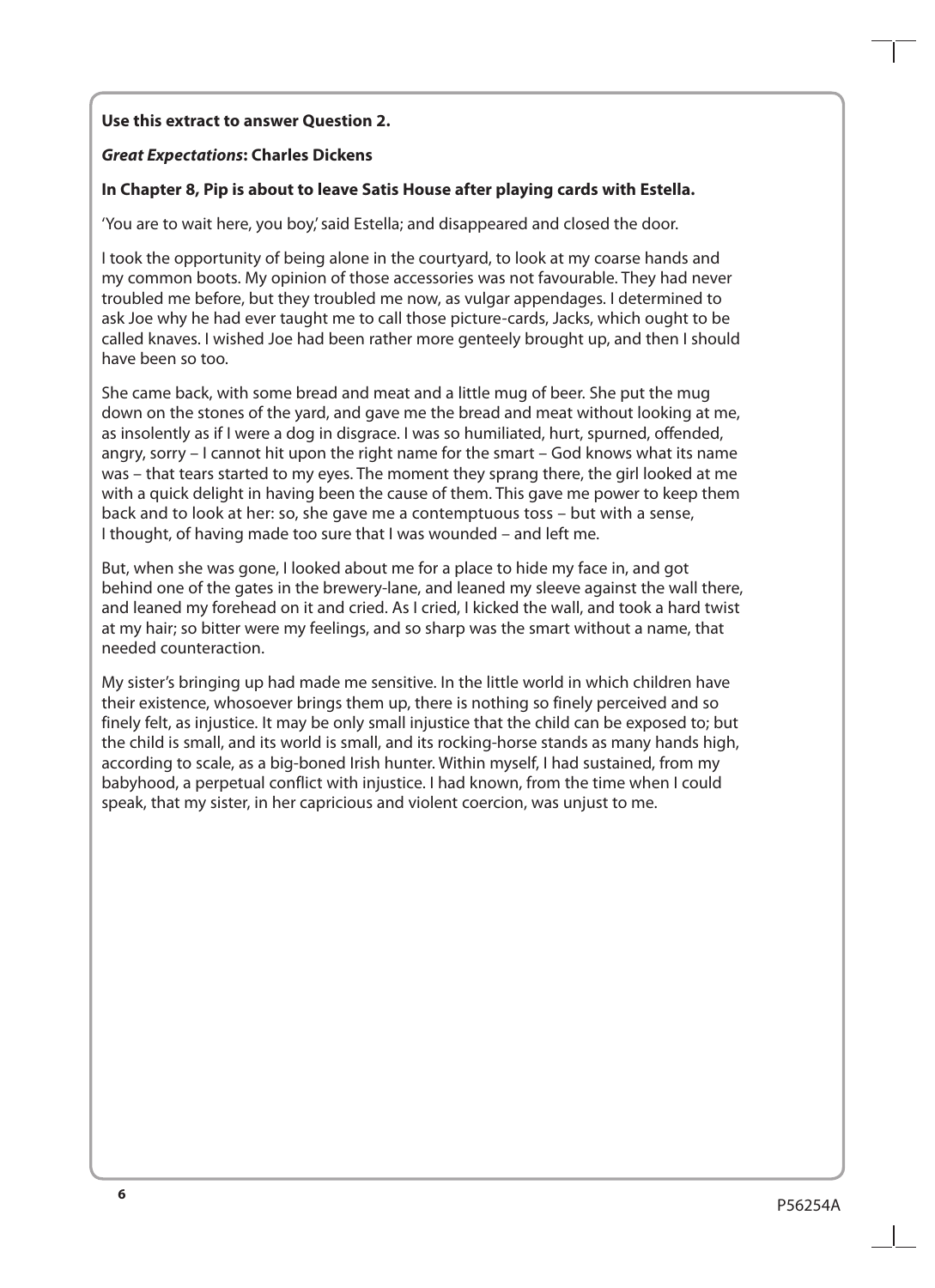## **Question 2 -** *Great Expectations*

**2** (a) Explore how Dickens presents Pip's unhappiness in this extract. Give examples from the extract to support your ideas. **(20)** (b) In this extract, Pip talks about the injustices he has experienced. Explain how the poor treatment of others is important **elsewhere** in the novel. In your answer, you must consider: • who is treated poorly by others

• how characters are treated poorly by others.

**(20)**

**(Total for Question 2 = 40 marks)**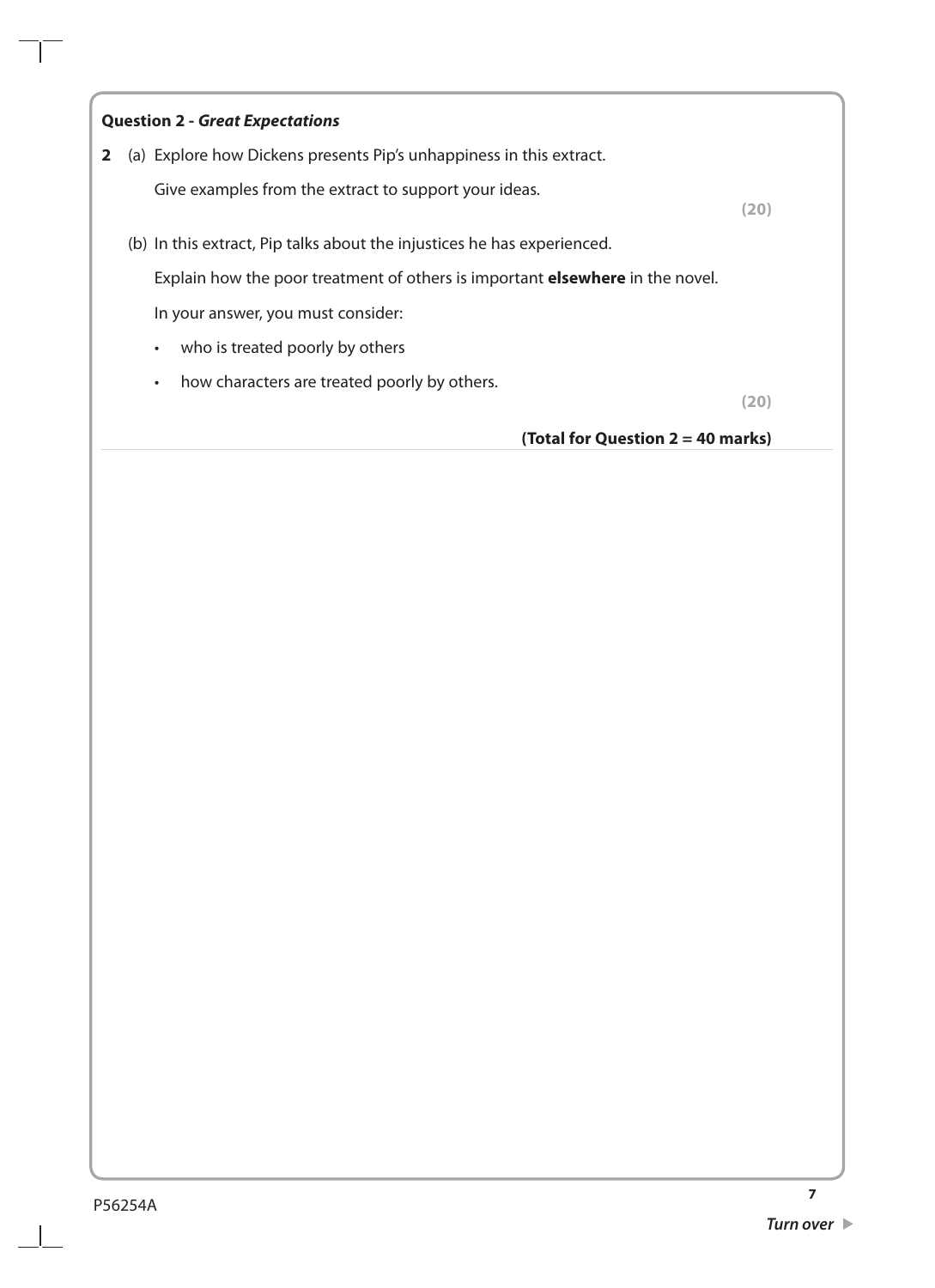#### **Use this extract to answer Question 3.**

#### *Dr Jekyll and Mr Hyde***: R L Stevenson**

#### **From 'The Last Night' – Mr Utterson is relaxing after dinner when Poole, Jekyll's butler, unexpectedly arrives.**

Mr Utterson was sitting by his fireside one evening after dinner, when he was surprised to receive a visit from Poole.

'Bless me, Poole, what brings you here?' he cried; and then taking a second look at him, 'What ails you?' he added, 'is the doctor ill?'

'Mr Utterson,' said the man, 'there is something wrong.'

'Take a seat, and here is a glass of wine for you,' said the lawyer. 'Now, take your time, and tell me plainly what you want.'

'You know the doctor's ways, sir,' replied Poole, 'and how he shuts himself up. Well, he's shut up again in the cabinet; and I don't like it, sir – I wish I may die if I like it. Mr Utterson, sir, I'm afraid.'

'Now, my good man,' said the lawyer, 'be explicit. What are you afraid of?'

'I've been afraid for about a week,' returned Poole, doggedly disregarding the question, 'and I can bear it no more.'

The man's appearance amply bore out his words; his manner was altered for the worse; and except for the moment when he had first announced his terror, he had not once looked the lawyer in the face. Even now, he sat with the glass of wine untasted on his knee, and his eyes directed to a corner of the floor. 'I can bear it no more,' he repeated.

'Come,' said the lawyer, 'I see you have some good reason, Poole; I see there is something seriously amiss. Try to tell me what it is.'

'I think there's been foul play,' said Poole, hoarsely.

'Foul play!' cried the lawyer, a good deal frightened and rather inclined to be irritated in consequence. 'What foul play? What does the man mean?'

'I daren't say, sir,' was the answer; 'but will you come along with me and see for yourself?'

Mr Utterson's only answer was to rise and get his hat and great coat; but he observed with wonder the greatness of the relief that appeared upon the butler's face, and perhaps with no less, that the wine was still untasted when he set it down to follow.

It was a wild, cold, seasonable night of March, with a pale moon, lying on her back as though the wind had tilted her, and a flying wrack of the most diaphanous and lawny texture. The wind made talking difficult, and flecked the blood into the face.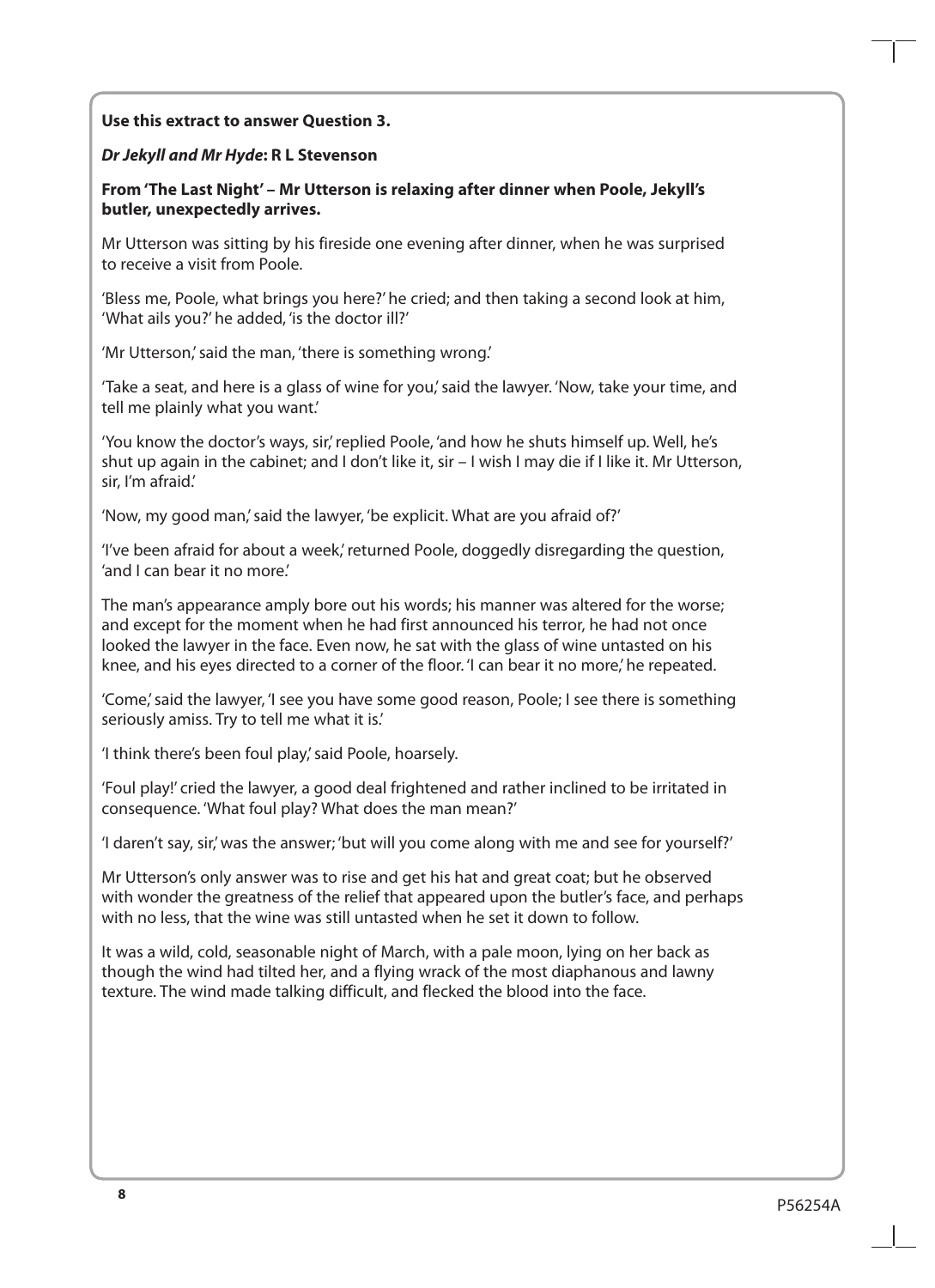# **Question 3 -** *Dr Jekyll and Mr Hyde*

| 3 | (a) Explore how Stevenson presents fear in this extract.            |      |
|---|---------------------------------------------------------------------|------|
|   | Give examples from the extract to support your ideas.               | (20) |
|   | (b) In this extract, Poole goes to Mr Utterson for help.            |      |
|   | Explain why Mr Utterson is important <b>elsewhere</b> in the novel. |      |
|   | In your answer, you must consider:                                  |      |
|   | what Mr Utterson says and does<br>$\bullet$                         |      |
|   | what we learn about his character.                                  |      |

**(20)**

**(Total for Question 3 = 40 marks)**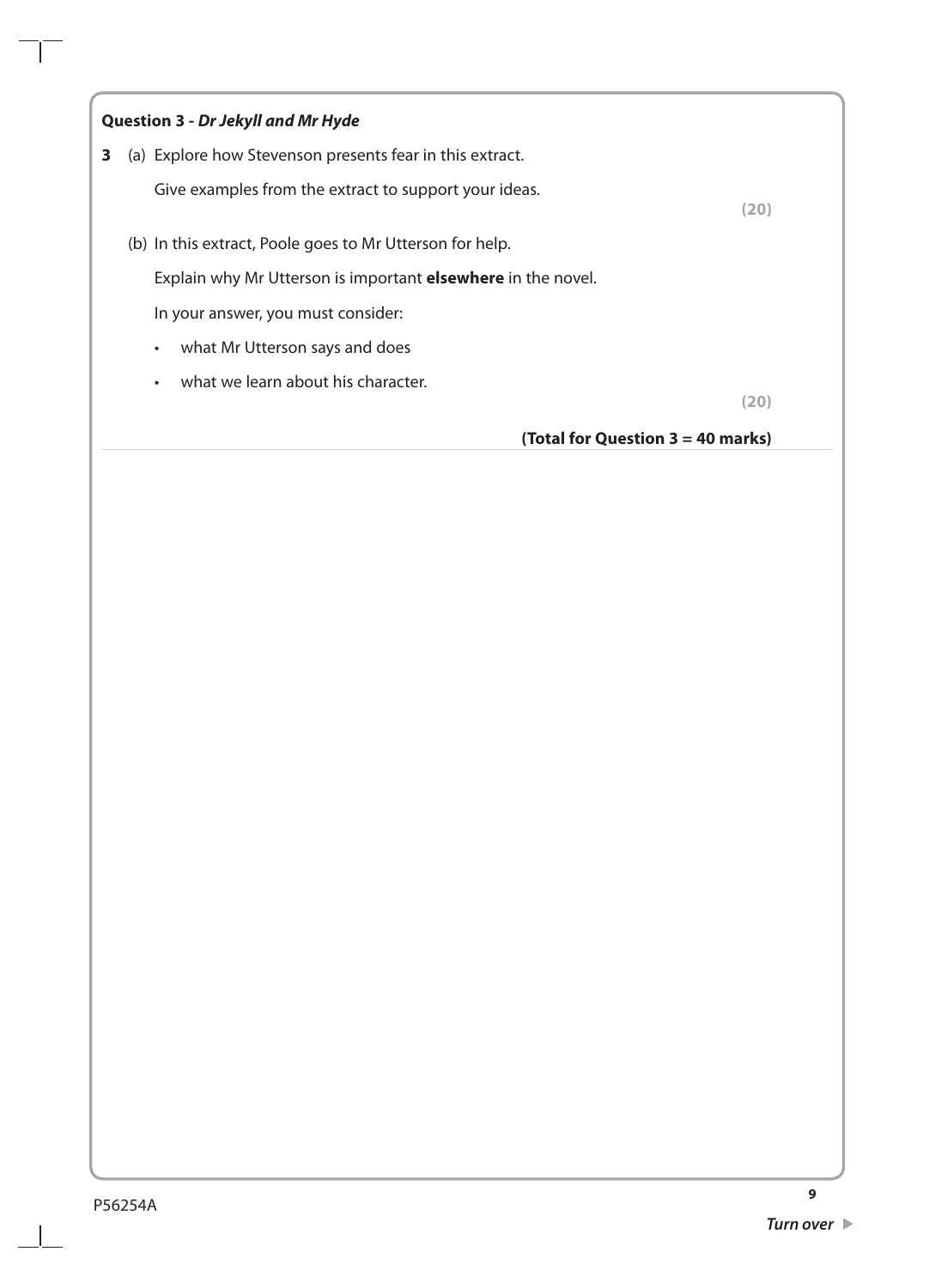#### **Use this extract to answer Question 4.**

#### *A Christmas Carol***: Charles Dickens**

## **From Stave 4, 'The Last of the Spirits' – The bell has struck twelve and the last Spirit visits Scrooge.**

The Phantom slowly, gravely, silently, approached. When it came near him, Scrooge bent down upon his knee; for in the very air through which this Spirit moved it seemed to scatter gloom and mystery.

It was shrouded in a deep black garment, which concealed its head, its face, its form, and left nothing of it visible save one outstretched hand. But for this it would have been difficult to detach its figure from the night, and separate it from the darkness by which it was surrounded.

He felt that it was tall and stately when it came beside him, and that its mysterious presence filled him with a solemn dread. He knew no more, for the Spirit neither spoke nor moved.

'I am in the presence of the Ghost of Christmas Yet To Come?' said Scrooge.

The Spirit answered not, but pointed downward with its hand.

'You are about to show me shadows of the things that have not happened, but will happen in the time before us,' Scrooge pursued. 'Is that so, Spirit?'

The upper portion of the garment was contracted for an instant in its fold, as if the Spirit had inclined its head. That was the only answer he received.

Although well used to ghostly company by this time, Scrooge feared the silent shape so much that his legs trembled beneath him, and he found that he could hardly stand when he prepared to follow it. The Spirit paused a moment, as observing his condition, and giving him time to recover.

But Scrooge was all the worse for this. It thrilled him with a vague uncertain horror, to know that behind the dusky shroud, there were ghostly eyes intently fixed upon him, while he, though he stretched his own to the utmost, could see nothing but a spectral hand and one great heap of black.

'Ghost of the Future!' he exclaimed, 'I fear you more than any Spectre I have seen. But as I know your purpose is to do me good, and as I hope to live to be another man from what I was, I am prepared to bear you company, and do it with a thankful heart. Will you not speak to me?'

It gave him no reply. The hand was pointed straight before them.

'Lead on!' said Scrooge. 'Lead on! The night is waning fast, and it is precious time to me, I know. Lead on, Spirit!'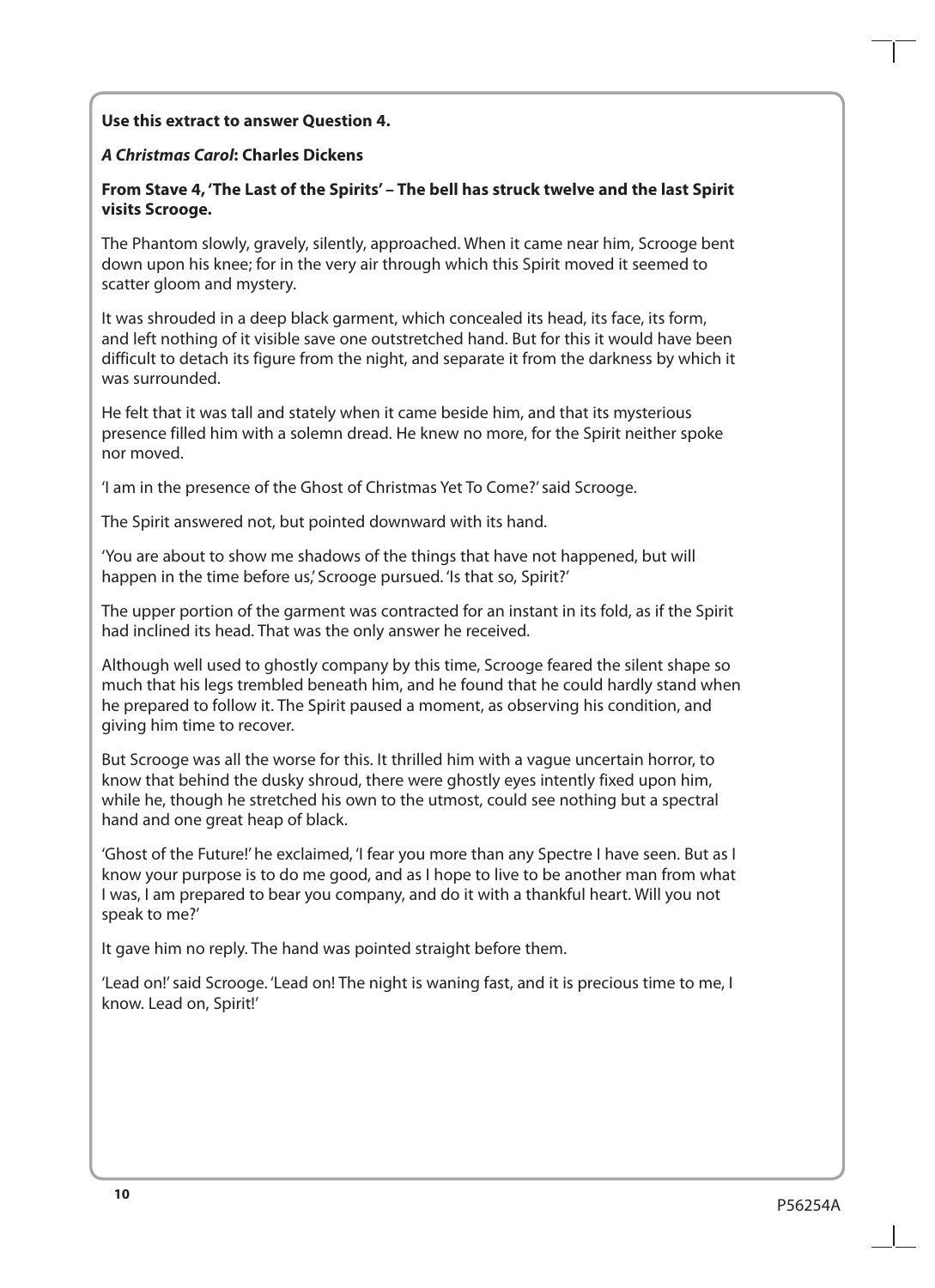# **Question 4 -** *A Christmas Carol*

| 4 | (a) Explore how Dickens presents the last Spirit in this extract. |      |
|---|-------------------------------------------------------------------|------|
|   | Give examples from the extract to support your ideas.             | (20) |
|   | (b) In this extract, Scrooge is afraid.                           |      |
|   | Explain how fear is portrayed <b>elsewhere</b> in the novel.      |      |
|   | In your answer, you must consider:                                |      |
|   | who shows fear<br>٠                                               |      |
|   | when fear is shown.<br>$\bullet$                                  |      |
|   |                                                                   | (20) |
|   | (Total for Question $4 = 40$ marks)                               |      |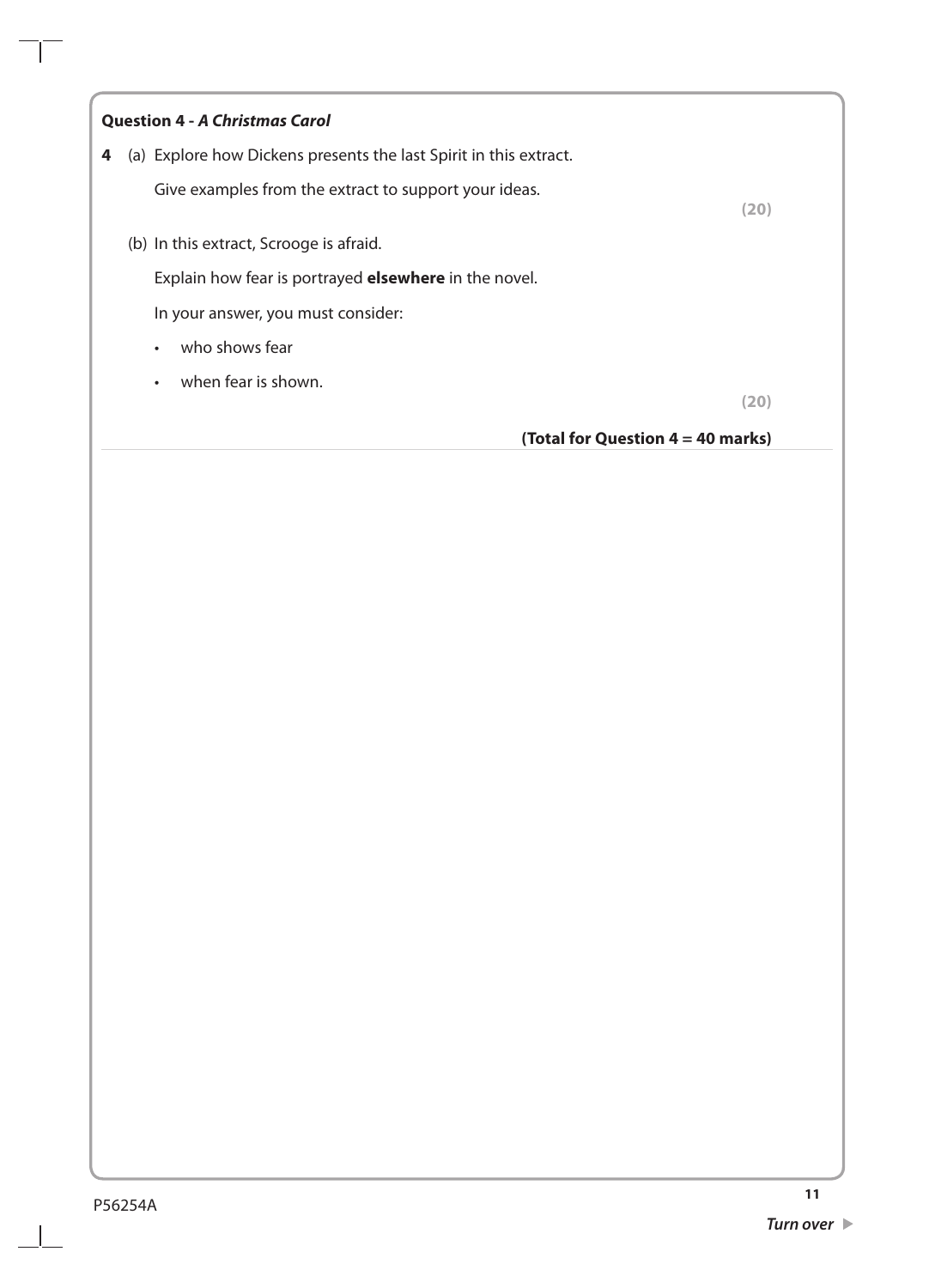#### **Use this extract to answer Question 5.**

#### *Pride and Prejudice***: Jane Austen**

#### **In Chapter 8, Elizabeth is staying at Netherfield to look after her sister, Jane, who has a severe cold.**

When dinner was over, she [Elizabeth] returned directly to Jane, and Miss Bingley began abusing her as soon as she was out of the room. Her manners were pronounced to be very bad indeed, a mixture of pride and impertinence; she had no conversation, no stile, no taste, no beauty. Mrs. Hurst thought the same, and added,

'She has nothing, in short, to recommend her, but being an excellent walker. I shall never forget her appearance this morning. She really looked almost wild.'

'She did indeed, Louisa. I could hardly keep my countenance. Very nonsensical to come at all! Why must *she* be scampering about the country, because her sister has a cold? Her hair so untidy, so blowsy!'

'Yes, and her petticoat; I hope you saw her petticoat, six inches deep in mud, I am absolutely certain; and the gown which had been let down to hide it, not doing its office.'

'Your picture may be very exact, Louisa,' said Bingley; 'but this was all lost upon me. I thought Miss Elizabeth Bennet looked remarkably well, when she came into the room this morning. Her dirty petticoat quite escaped my notice.'

'*You* observed it, Mr. Darcy, I am sure,' said Miss Bingley; 'and I am inclined to think that you would not wish to see *your sister* make such an exhibition.'

'Certainly not.'

'To walk three miles, or four miles, or five miles, or whatever it is, above her ancles in dirt, and alone, quite alone! What could she mean by it? It seems to me to shew an abominable sort of conceited independence, a most country town indifference to decorum.'

'It shews an affection for her sister that is very pleasing,' said Bingley.

'I am afraid, Mr. Darcy,' observed Miss Bingley, in half whisper, 'that this adventure has rather affected your admiration of her fine eyes.'

'Not at all,' he replied; 'they were brightened by the exercise.' – A short pause followed this speech, and Mrs. Hurst began again.

'I have an excessive regard for Jane Bennet, she is really a very sweet girl, and I wish with all my heart she were well settled. But with such a father and mother, and such low connections, I am afraid there is no chance of it.'

'I think I have heard you say, that their uncle is an attorney in Meryton.'

'Yes; and they have another, who lives somewhere near Cheapside.'

'That is capital,' added her sister, and they both laughed heartily.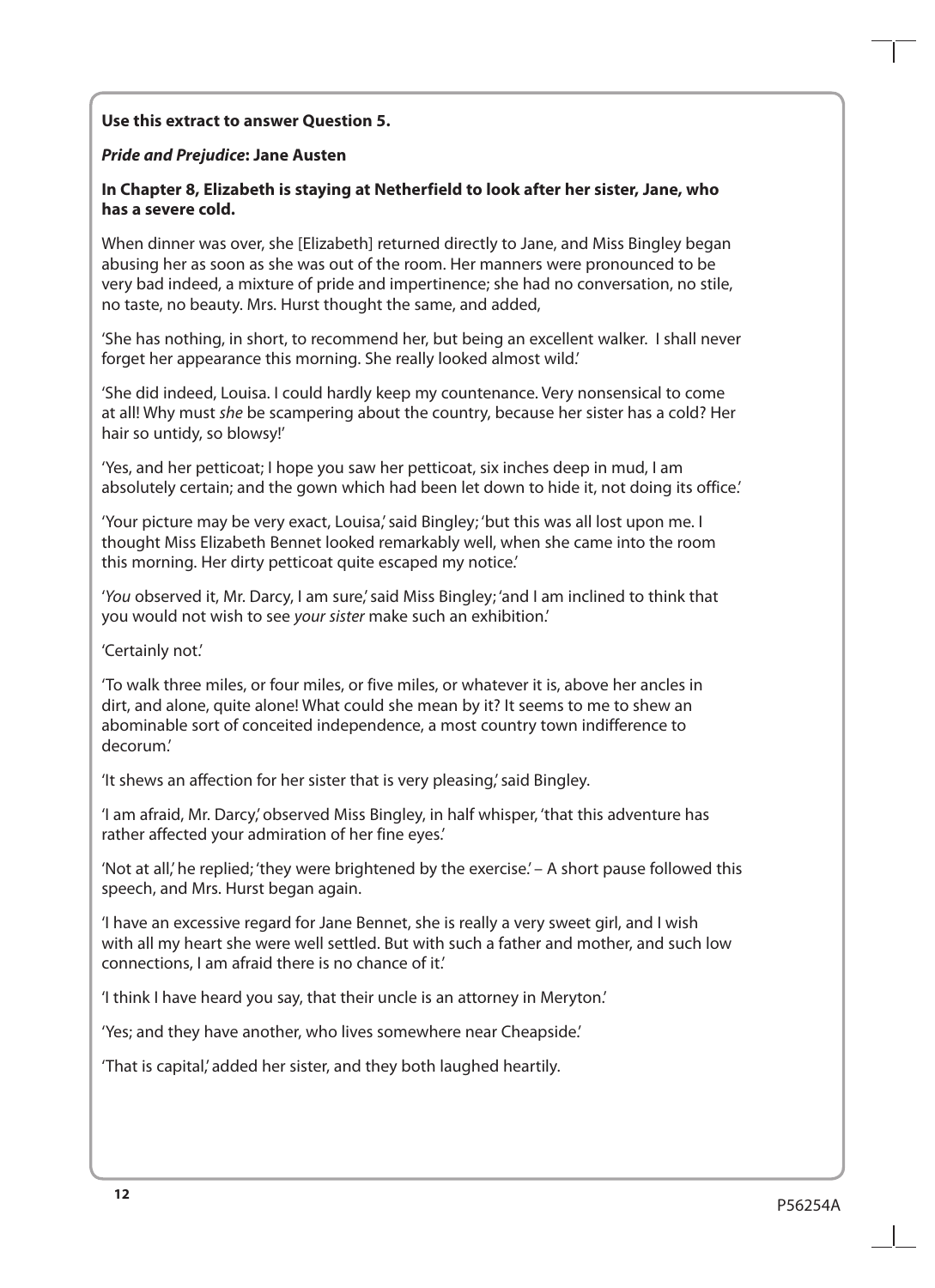# **Question 5 -** *Pride and Prejudice*

**5** (a) Explore how Austen presents Miss Bingley in this extract. Give examples from the extract to support your ideas. **(20)** (b) In this extract, characters express their prejudiced views. Explain how prejudice is important **elsewhere** in the novel. In your answer, you must consider: • which characters have prejudiced views • how prejudice is shown. **(20)**

**(Total for Question 5 = 40 marks)**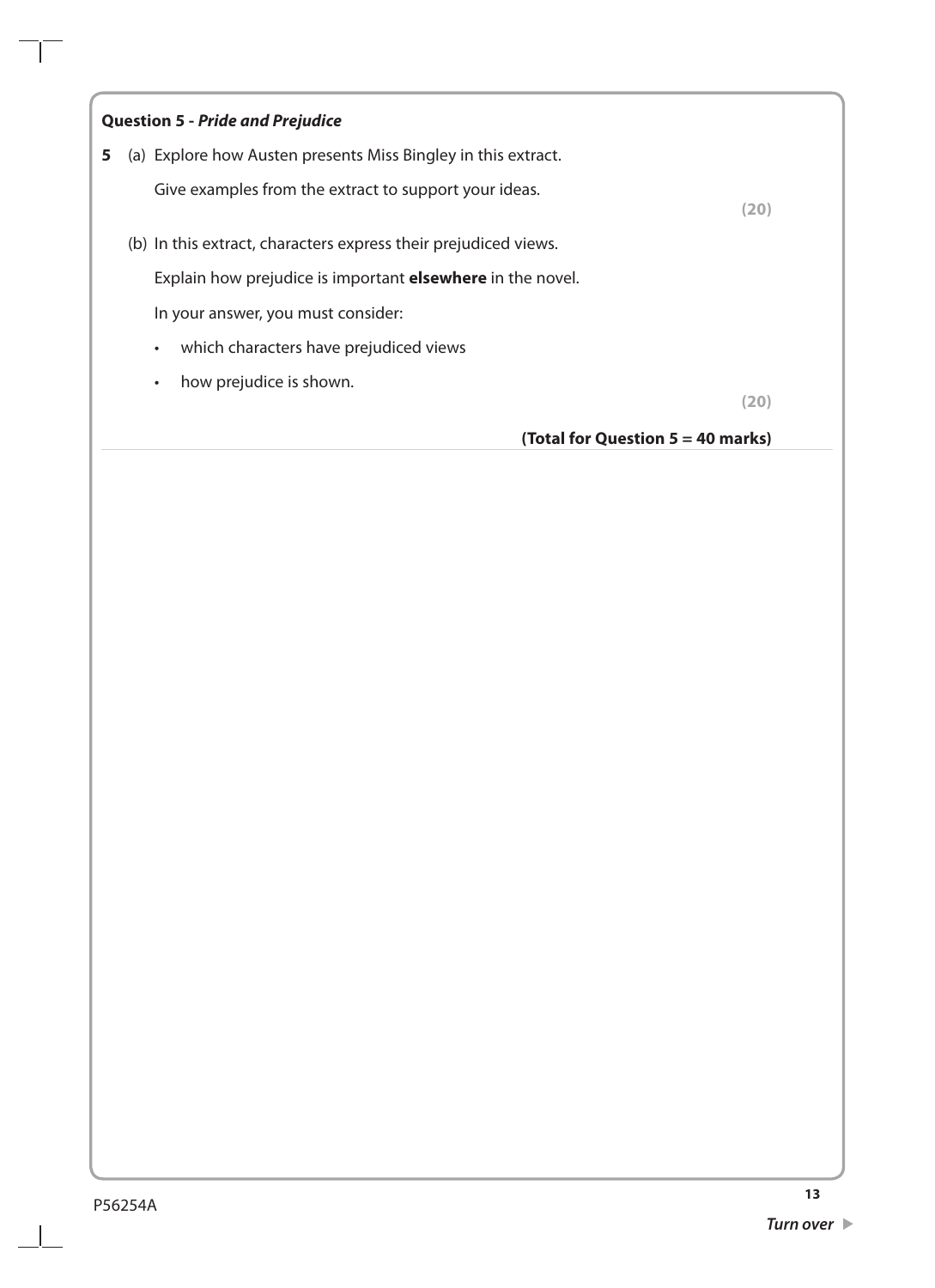#### **Use this extract to answer Question 6.**

#### *Silas Marner***: George Eliot**

#### **In Chapter 10, Dolly Winthrop and her young son, Aaron, visit Silas Marner to offer him some comfort following the theft of his money.**

He [Silas] opened the door wide to admit Dolly, but without otherwise returning her greeting than by moving the armchair a few inches as a sign that she was to sit down in it. Dolly, as soon as she was seated, removed the white cloth that covered her lard-cakes, and said in her gravest way–

'I'd a baking yesterday, Master Marner, and the lard-cakes turned out better nor common, and I'd ha' asked you to accept some, if you'd thought well. I don't eat such things myself, for a bit o' bread's what I like from one year's end to the other: but men's stomichs are made so comical, they want a change–they do, I know, God help 'em.'

Dolly sighed gently as she held out the cakes to Silas, who thanked her kindly, and looked very close at them, absently, being accustomed to look so at everything he took into his hand–eyed all the while by the wondering bright orbs of the small Aaron, who had made an outwork of his mother's chair, and was peeping round from behind it.

'There's letters pricked on 'em,' said Dolly. 'I can't read 'em myself, and there's nobody, not Mr Macey himself, rightly knows what they mean; but they've a good meaning, for they're the same as is on the pulpit-cloth at church. What are they, Aaron, my dear?'

Aaron retreated completely behind his outwork.

'O go, that's naughty,' said his mother, mildly.

'Well, whativer the letters are, they've a good meaning; and it's a stamp as has been in our house, Ben says, ever since he was a little un, and his mother used to put it on cakes, and I've allays put it on too; for if there's any good, we've need of it i' this world.'

'It's I.H.S.,' said Silas, at which proof of learning Aaron peeped round the chair again.

'Well, to be sure, you can read 'em off', said Dolly. 'Ben's read 'em to me many and many a time, but they slip out o' my mind again; the more's the pity, for they're good letters, else they wouldn't be in the church; and so I prick 'em on all the loaves and all the cakes, though sometimes they won't hold, because o' the rising–for, as I said, if there's any good to be got, we've need of it i' this world–that we have; and I hope they'll bring good to you, Master Marner, for it's wi' that will I brought you the cakes; and you see the letters have held better nor common.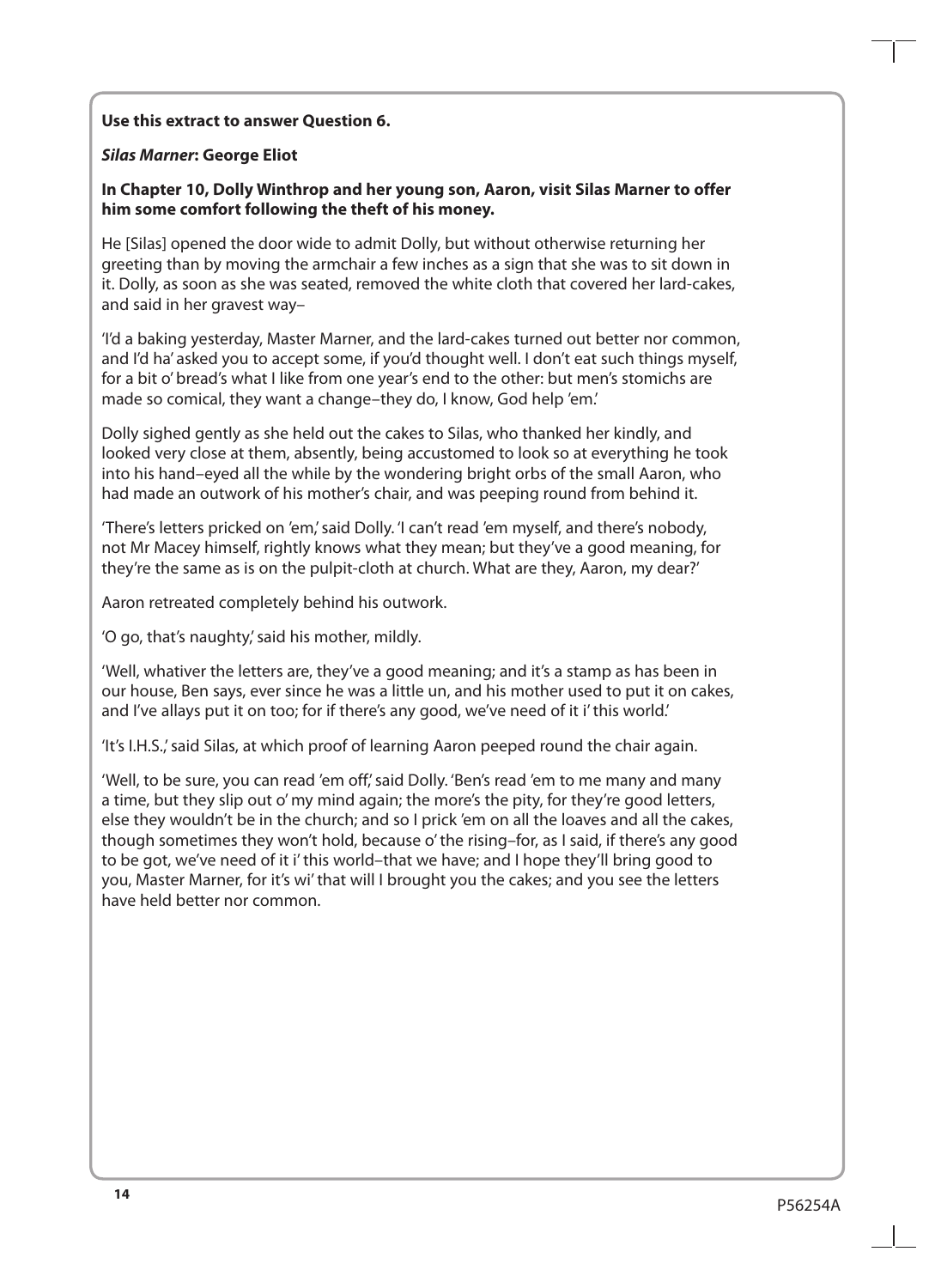# **Question 6 -** *Silas Marner*

| 6 | (a) Explore how Eliot presents Dolly Winthrop in this extract.    |      |
|---|-------------------------------------------------------------------|------|
|   | Give examples from the extract to support your ideas.             | (20) |
|   | (b) In this extract, Dolly speaks about the church.               |      |
|   | Explain the importance of religion <b>elsewhere</b> in the novel. |      |
|   | In your answer, you must consider:                                |      |
|   | where religion is central to events in the novel<br>$\bullet$     |      |
|   | why belief in religion is important in the novel.<br>$\bullet$    |      |
|   |                                                                   |      |

**(Total for Question 6 = 40 marks)**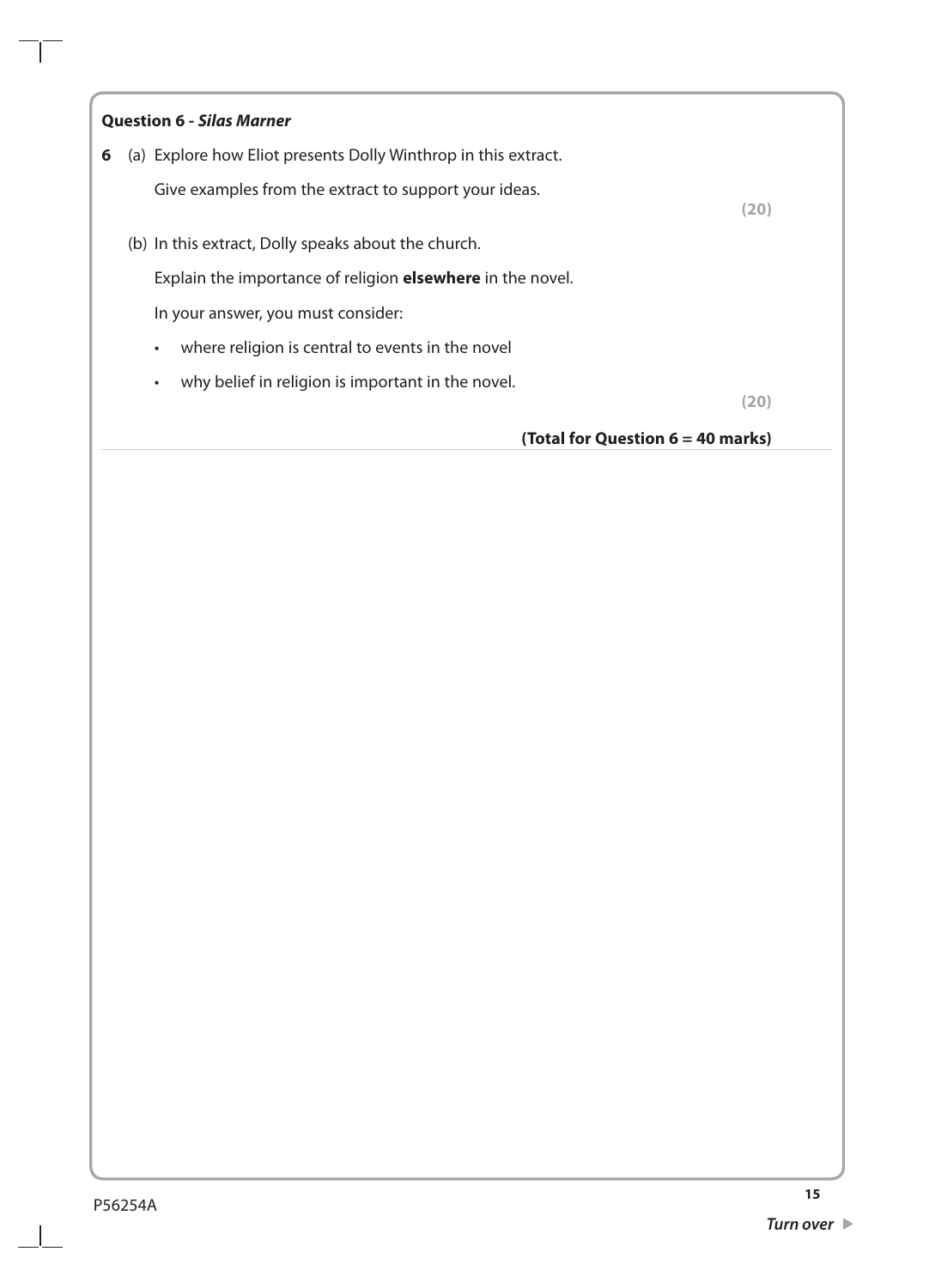#### **Use this extract to answer Question 7.**

## *Frankenstein***: Mary Shelley**

## **In Chapter 6, Frankenstein recalls the time he spent with Henry Clerval in Ingolstadt.**

The month of May had already commenced, and I expected the letter daily which was to fix the date of my departure, when Henry proposed a pedestrian tour in the environs of Ingolstadt, that I might bid a personal farewell to the country I had so long inhabited. I acceded with pleasure to this proposition: I was fond of exercise, and Clerval had always been my favourite companion in the rambles of this nature that I had taken among the scenes of my native country.

We passed a fortnight in these perambulations: my health and spirits had long been restored, and they gained additional strength from the salubrious air I breathed, the natural incidents of our progress, and the conversation of my friend. Study had before secluded me from the intercourse of my fellow-creatures, and rendered me unsocial; but Clerval called forth the better feelings of my heart; he again taught me to love the aspect of nature, and the cheerful faces of children. Excellent friend! how sincerely did you love me, and endeavour to elevate my mind until it was on a level with your own! A selfish pursuit had cramped and narrowed me, until your gentleness and affection warmed and opened my senses; I became the same happy creature who, a few years ago, loved and beloved by all, had no sorrow or care. When happy, inanimate nature had the power of bestowing on me the most delightful sensations. A serene sky and verdant fields filled me with ecstasy. The present season was indeed divine; the flowers of spring bloomed in the hedges, while those of summer were already in bud. I was undisturbed by thoughts which during the preceding year had pressed upon me, notwithstanding my endeavours to throw them off, with an invincible burden.

Henry rejoiced in my gaiety, and sincerely sympathised in my feelings: he exerted himself to amuse me, while he expressed the sensations that filled his soul. The resources of his mind on this occasion were truly astonishing: his conversation was full of imagination; and very often, in imitation of the Persian and Arabic writers, he invented tales of wonderful fancy and passion. At other times he repeated my favourite poems, or drew me out into arguments, which he supported with great ingenuity.

We returned to our college on a Sunday afternoon: the peasants were dancing, and everyone we met appeared gay and happy. My own spirits were high, and I bounded along with feelings of unbridled joy and hilarity.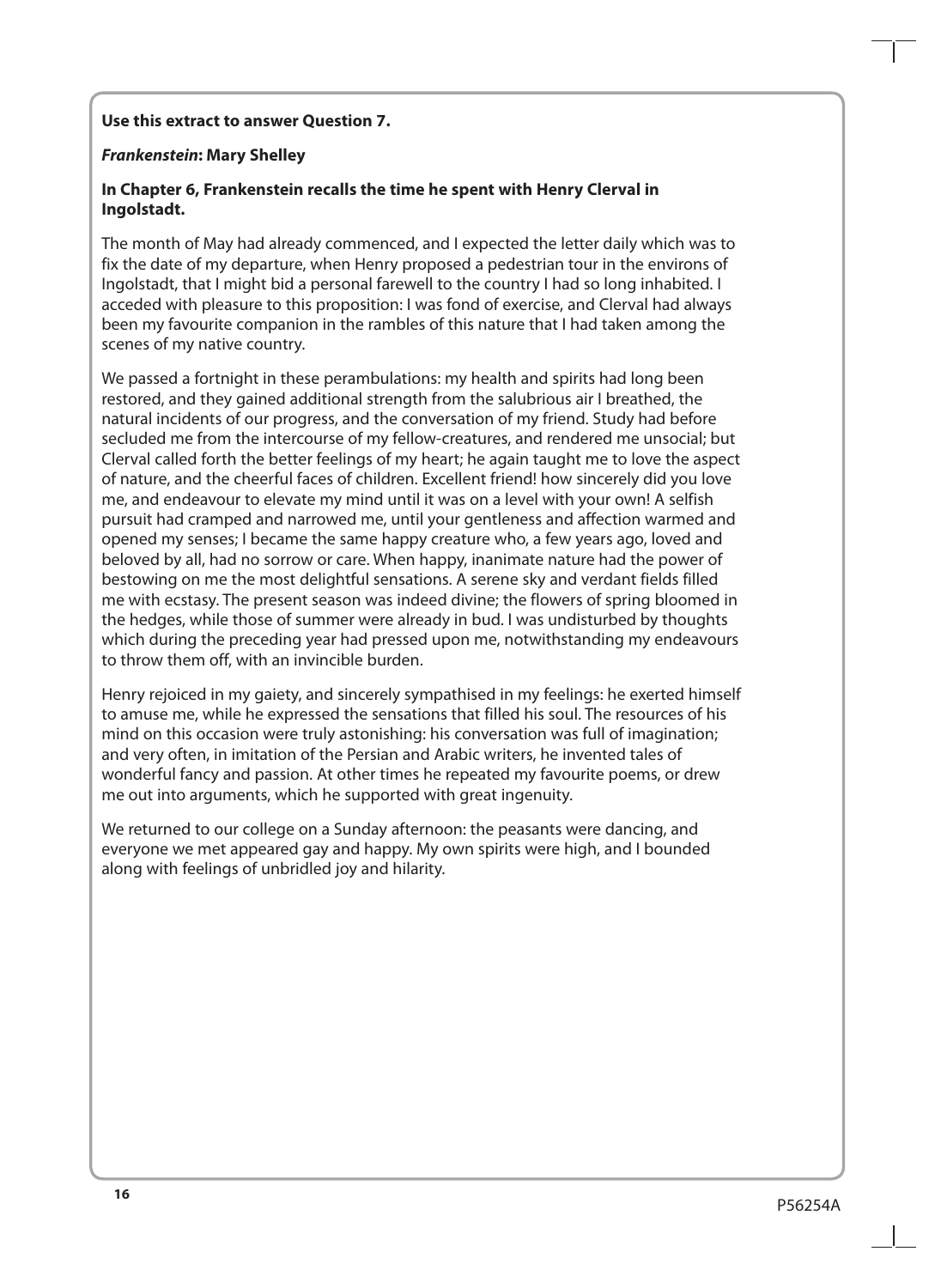|   | <b>Question 7 - Frankenstein</b>                                                                    |      |
|---|-----------------------------------------------------------------------------------------------------|------|
| 7 | (a) Explore how Shelley presents Frankenstein's relationship with Henry Clerval in this<br>extract. |      |
|   | Give examples from the extract to support your ideas.                                               | (20) |
|   | (b) In this extract, Frankenstein is waiting for a letter to arrive.                                |      |
|   | Explain the importance of letters <b>elsewhere</b> in the novel.                                    |      |
|   | In your answer, you must consider:                                                                  |      |
|   | who writes and sends the letters                                                                    |      |
|   | why these letters are important to the story.<br>$\bullet$                                          | (20) |
|   | (Total for Question 7 = 40 marks)                                                                   |      |
|   | <b>TOTAL FOR SECTION A = 40 MARKS</b>                                                               |      |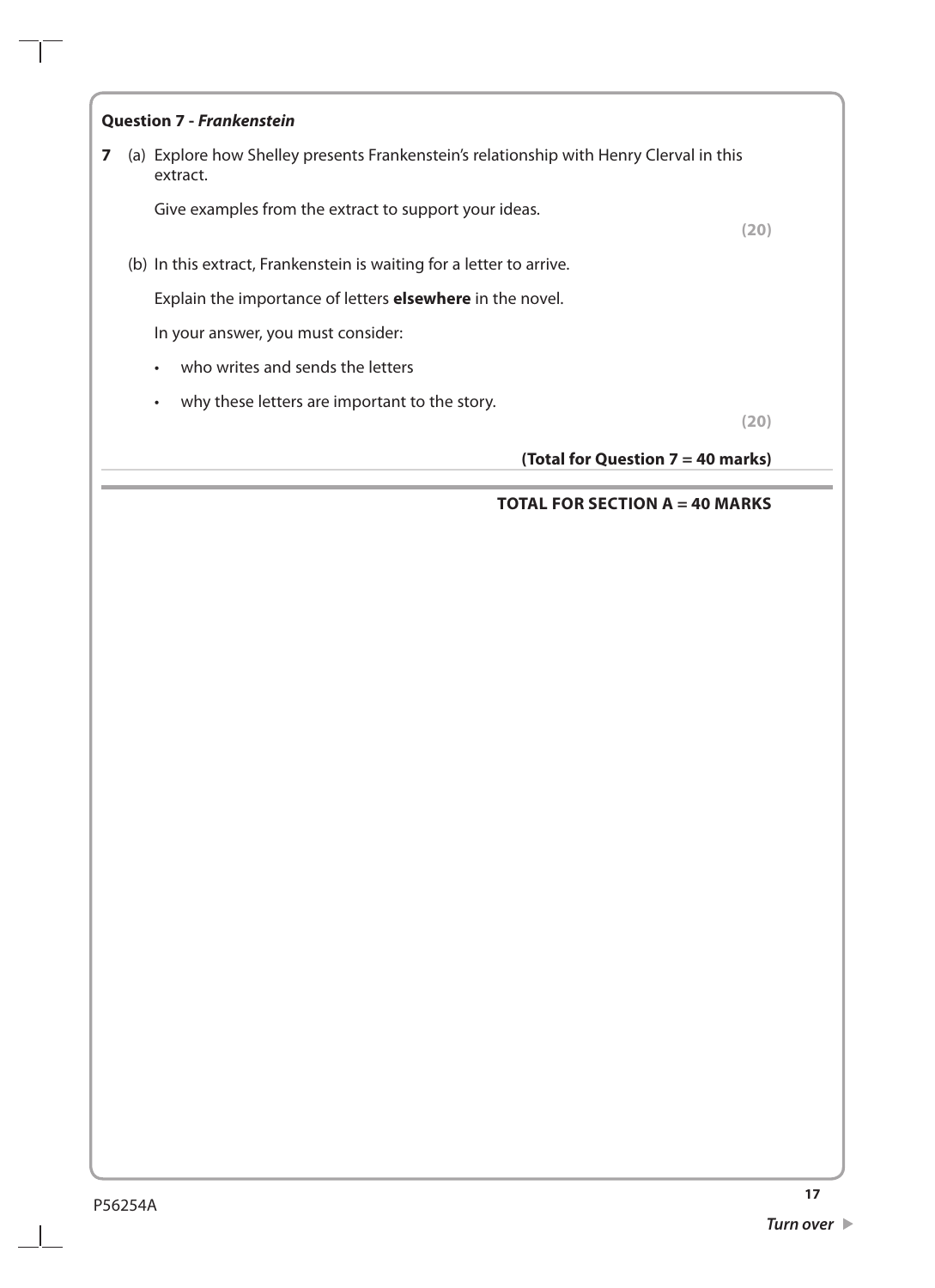# **SECTION B, Part 1 – Poetry Anthology**

# **Answer ONE question in Section B, Part 1 from the collection you have studied.**

# **You should spend about 35 minutes on this section.**

#### **Relationships**

# *She Walks in Beauty*

| She walks in beauty, like the night<br>Of cloudless climes and starry skies;<br>And all that's best of dark and bright<br>Meet in her aspect and her eyes;<br>Thus mellow'd to that tender light<br>Which heaven to gaudy day denies.         | 5  |
|-----------------------------------------------------------------------------------------------------------------------------------------------------------------------------------------------------------------------------------------------|----|
| One shade the more, one ray the less,<br>Had half impair'd the nameless grace<br>Which waves in every raven tress,<br>Or softly lightens o'er her face;<br>Where thoughts serenely sweet express,<br>How pure, how dear their dwelling-place. | 10 |
| And on that cheek, and o'er that brow,<br>So soft, so calm, yet eloquent,<br>The smiles that win, the tints that glow,<br>But tell of days in goodness spent,<br>A mind at peace with all below,<br>A heart whose love is innocent!           | 15 |

Lord Byron (1814)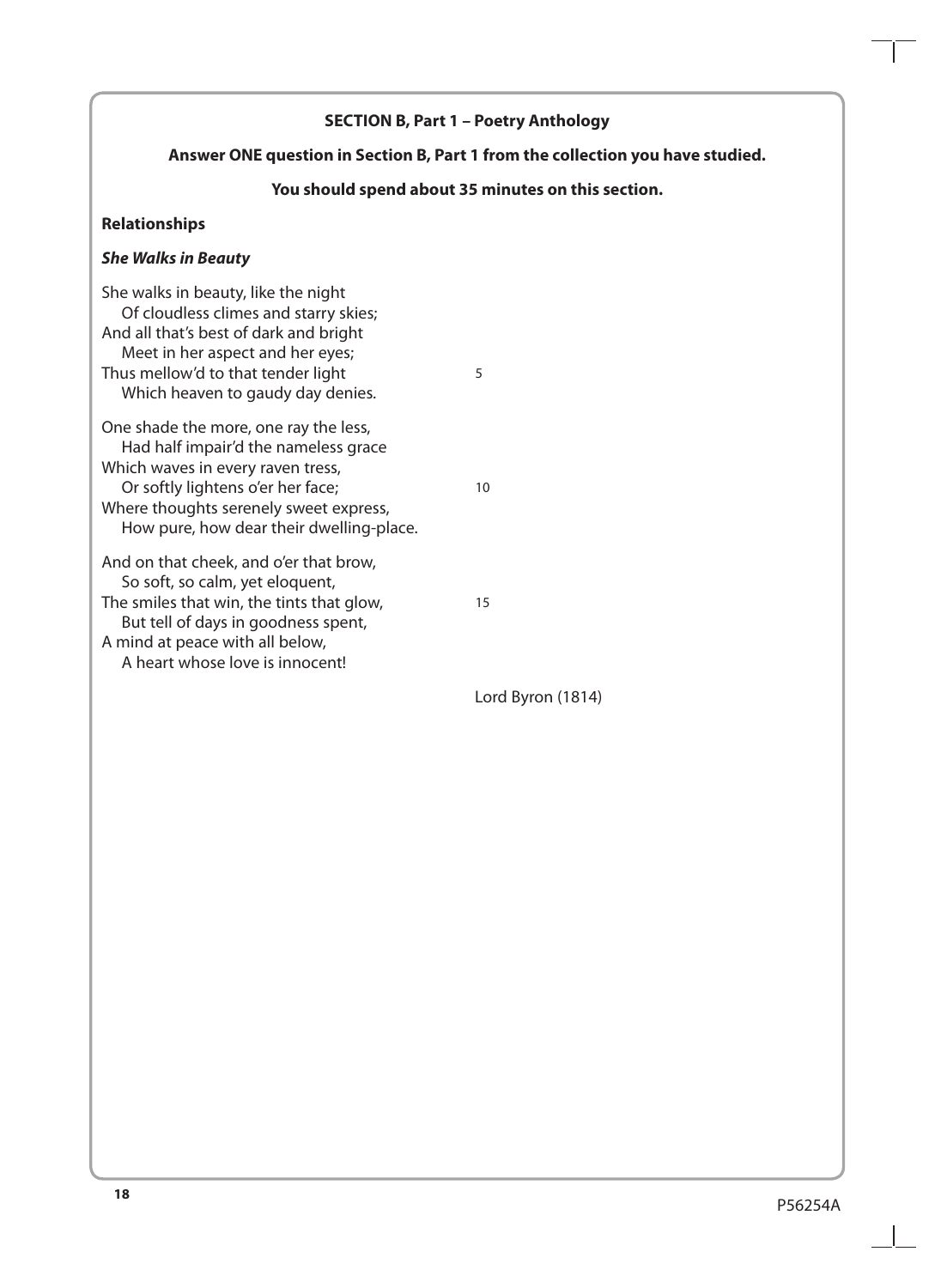**8** Re-read *She Walks in Beauty*. Choose **one** other poem from the *Relationships*  anthology.

Compare how admiration for another person is presented in the two poems.

In your answer, you should consider the:

- poets' use of language, form and structure
- influence of the contexts in which the poems were written.

#### **(Total for Question 8 = 20 marks)**

#### **The poems you have studied are:**

*La Belle Dame Sans Merci* – John Keats *A Child to his Sick Grandfather* – Joanna Baillie *She Walks in Beauty* – Lord Byron *A Complaint* – William Wordsworth *Neutral Tones* – Thomas Hardy *Sonnet 43* – Elizabeth Barrett Browning *My Last Duchess* – Robert Browning *1st Date – She and 1st Date – He –* Wendy Cope *Valentine* – Carol Ann Duffy *One Flesh* – Elizabeth Jennings *i wanna be yours* – John Cooper Clarke *Love's Dog* – Jen Hadfield *Nettles* – Vernon Scannell *The Manhunt* – Simon Armitage *My Father Would Not Show Us* – Ingrid de Kok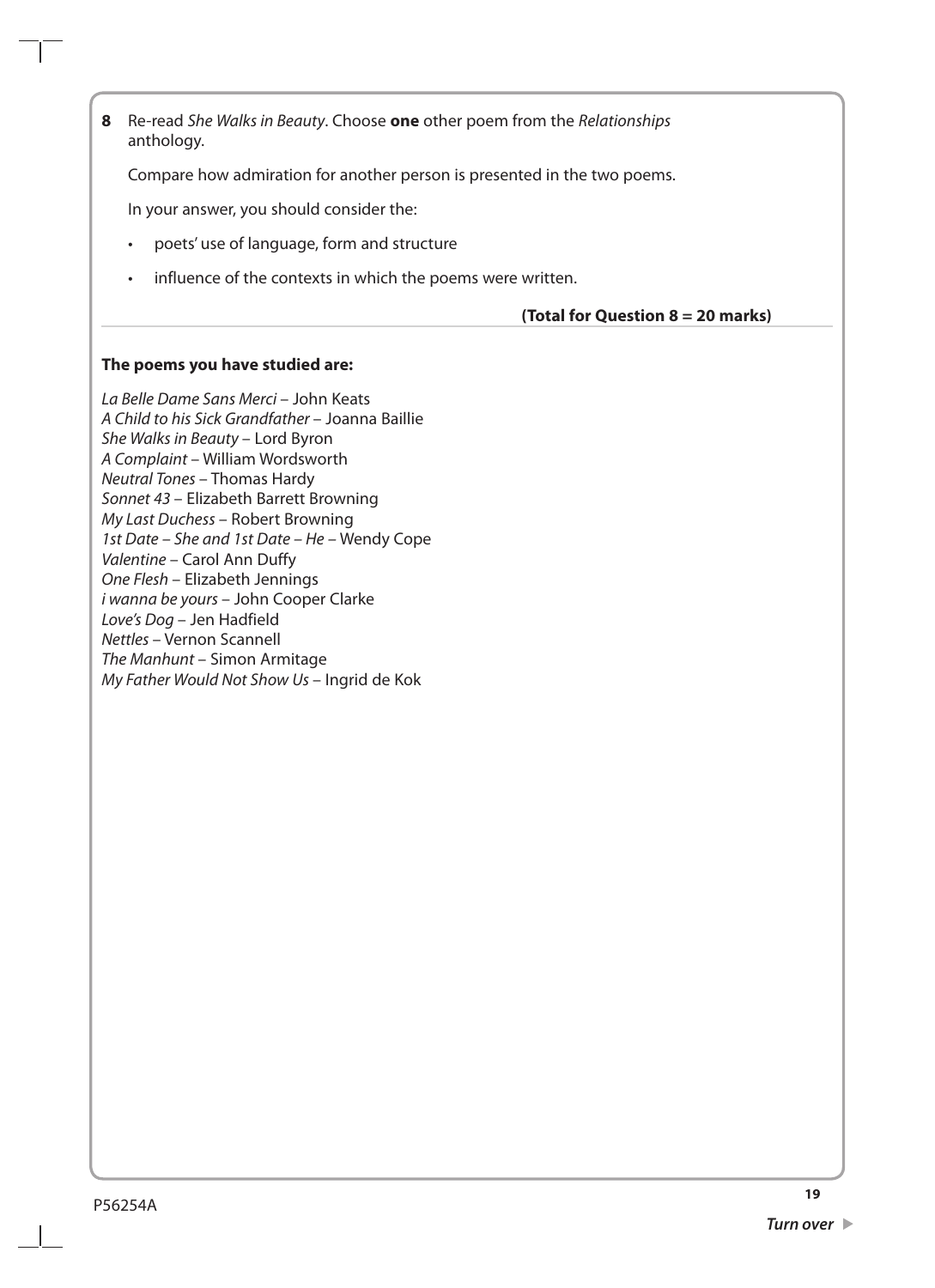# **Conflict**

# *War Photographer*

| The reassurance of the frame is flexible<br>- you can think that just outside it<br>people eat, sleep, love normally<br>while I seek out the tragic, the absurd,<br>to make a subject.<br>Or if the picture's such as lifts the heart<br>the firmness of the edges can convince you<br>this is how things are | 5  |
|---------------------------------------------------------------------------------------------------------------------------------------------------------------------------------------------------------------------------------------------------------------------------------------------------------------|----|
| – as when at Ascot once<br>I took a pair of peach, sun-gilded girls<br>rolling, silk-crumpled, on the grass<br>in champagne giggles                                                                                                                                                                           | 10 |
| - as last week, when I followed a small girl<br>staggering down some devastated street,<br>hip thrust out under a baby's weight.<br>She saw me seeing her; my finger pressed.                                                                                                                                 | 15 |
| At the corner, the first bomb of the morning<br>shattered the stones.<br>Instinct prevailing, she dropped her burden<br>and, mouth too small for her dark scream,<br>began to run                                                                                                                             | 20 |
| The picture showed the little mother<br>the almost-smile. Their caption read<br>'Even in hell the human spirit<br>triumphs over all.<br>But hell, like heaven, is untidy,<br>its boundaries<br>arbitrary as a blood stain on a wall.                                                                          | 25 |

Carole Satyamurti (1987)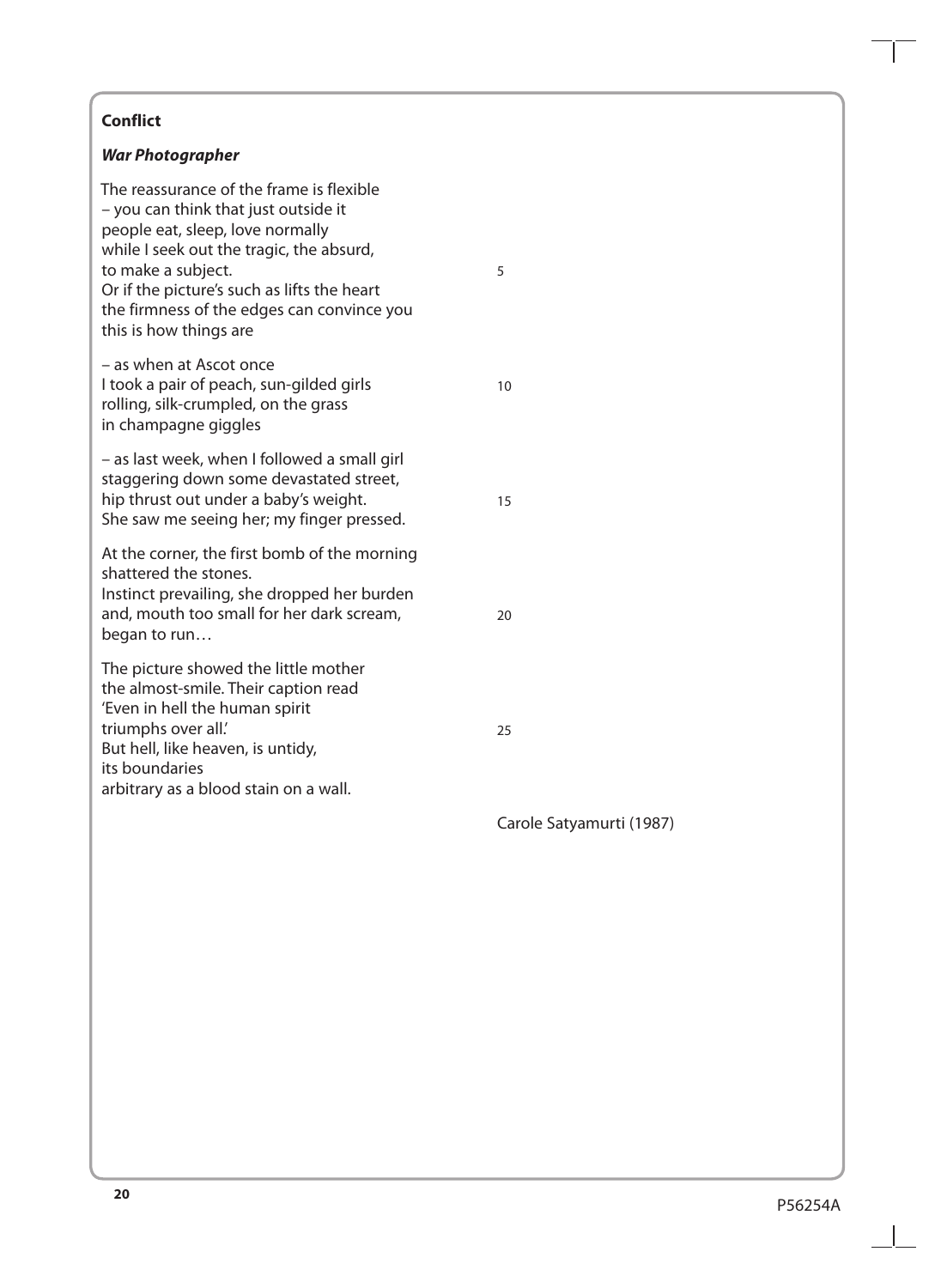**9** Re-read *War Photographer*. Choose **one** other poem from the *Conflict* anthology.

Compare how powerful images are presented in the two poems.

In your answer, you should consider the:

- poets' use of language, form and structure
- influence of the contexts in which the poems were written.

**(Total for Question 9 = 20 marks)**

#### **The poems you have studied are:**

*A Poison Tree* – William Blake *The Destruction of Sennacherib* – Lord Byron *Extract from The Prelude* – William Wordsworth *The Man He Killed* – Thomas Hardy *Cousin Kate* – Christina Rossetti *Half-caste* – John Agard *Exposure* – Wilfred Owen *The Charge of the Light Brigade* – Alfred, Lord Tennyson *Catrin* – Gillian Clarke *War Photographer* – Carole Satyamurti *Belfast Confetti* – Ciaran Carson *The Class Game* – Mary Casey *Poppies* – Jane Weir *No Problem* – Benjamin Zephaniah *What Were They Like?* – Denise Levertov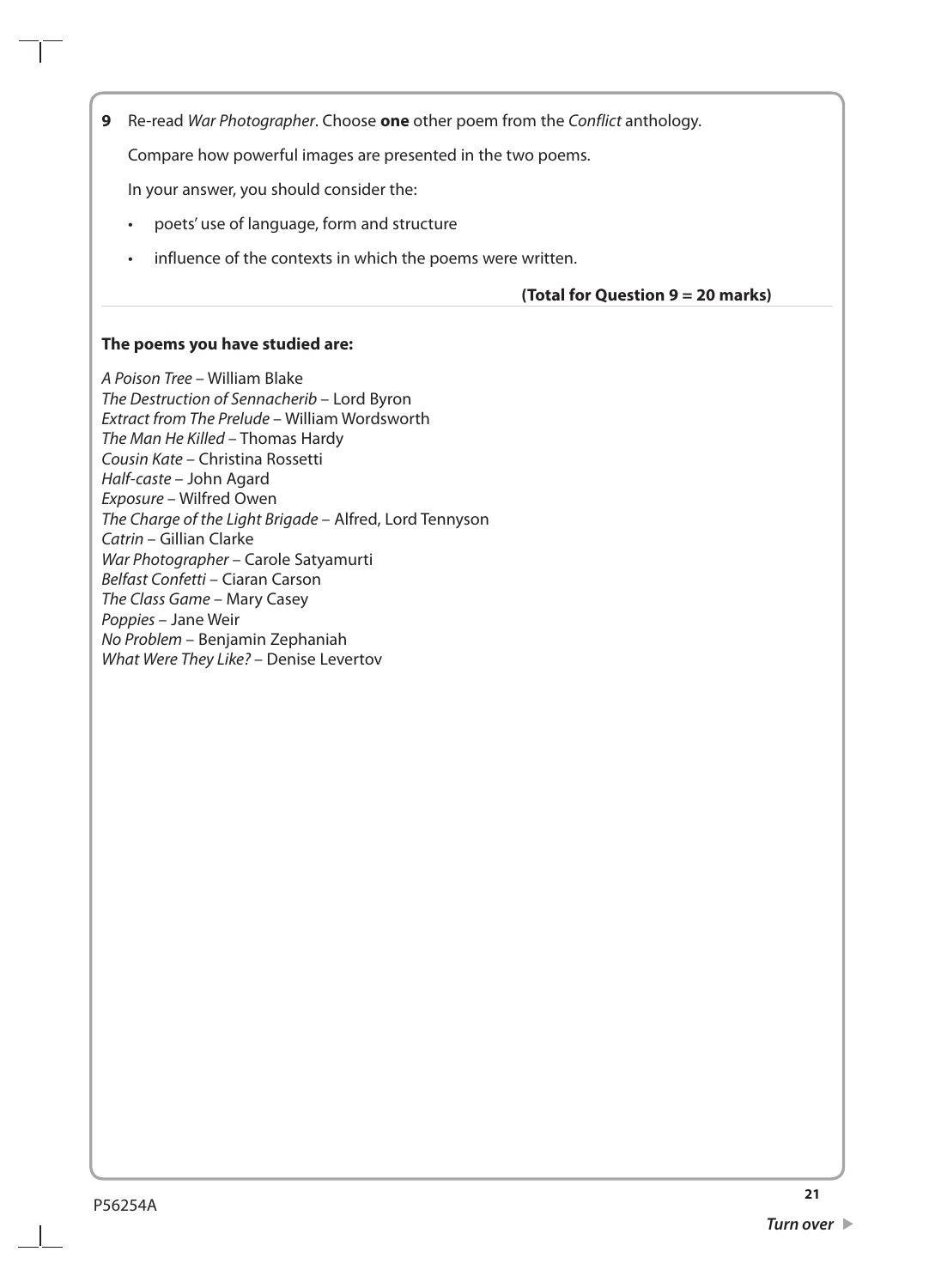#### **Time and Place**

## *Composed upon Westminster Bridge, September 3, 1802*

Earth has not anything to show more fair: Dull would he be of soul who could pass by A sight so touching in its majesty; This City now doth, like a garment, wear The beauty of the morning; silent, bare, Ships, towers, domes, theatres, and temples lie Open unto the fields, and to the sky; All bright and glittering in the smokeless air. Never did sun more beautifully steep In his first splendour, valley, rock, or hill; Ne'er saw I, never felt, a calm so deep! The river glideth at his own sweet will: Dear God! the very houses seem asleep; And all that mighty heart is lying still!

5

10

William Wordsworth (1802)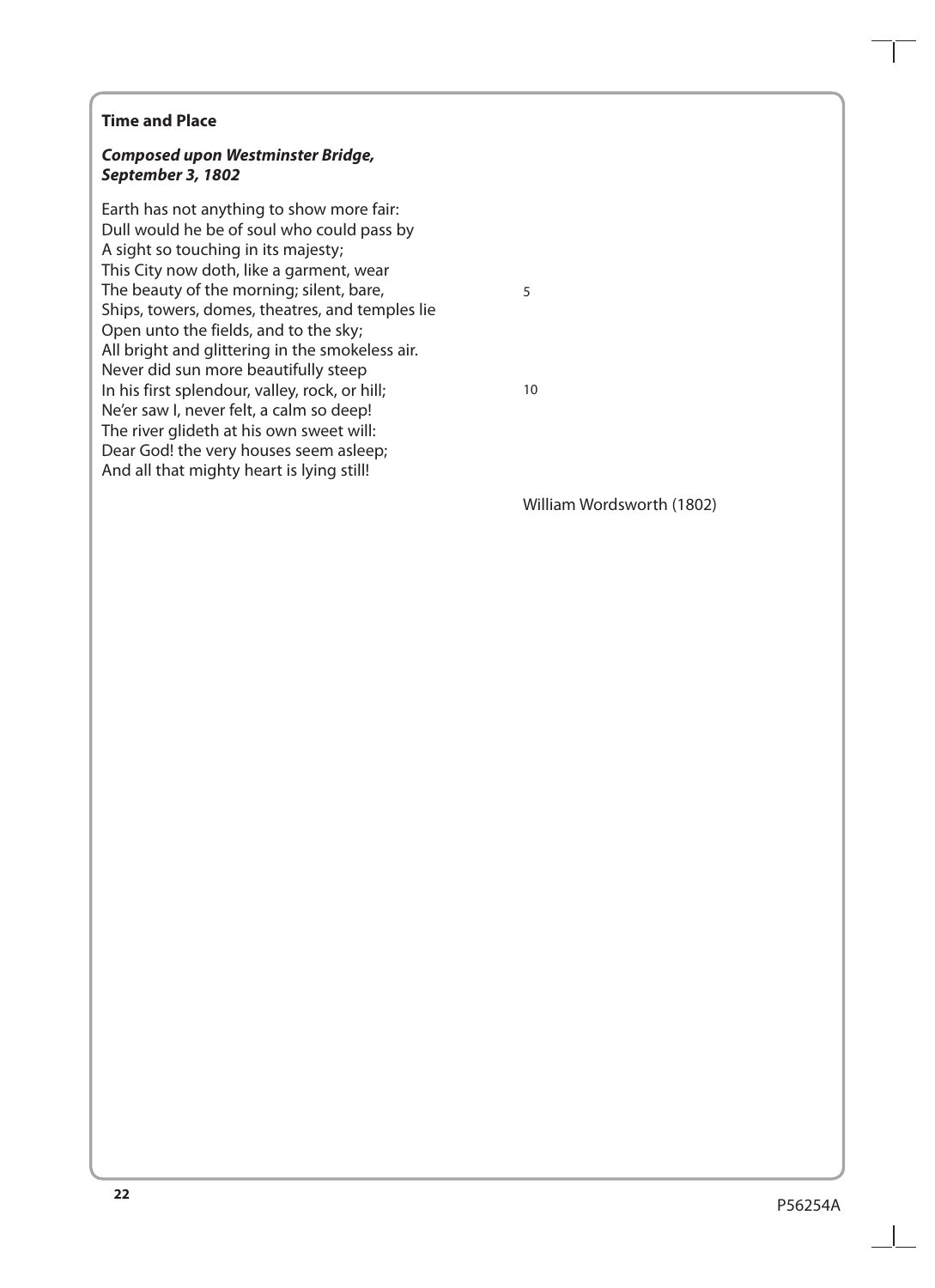**10** Re-read *Composed upon Westminster Bridge, September 3, 1802.* Choose **one** other poem from the *Time and Place* anthology.

Compare how feelings about a place are presented in the two poems.

In your answer, you should consider the:

- poets' use of language, form and structure
- influence of the contexts in which the poems were written.

#### **(Total for Question 10 = 20 marks)**

#### **The poems you have studied are:**

*To Autumn* – John Keats *Composed upon Westminster Bridge, September 3, 1802* – William Wordsworth *London* – William Blake *I started Early – Took my Dog* – Emily Dickinson *Where the Picnic was* – Thomas Hardy *Adlestrop* – Edward Thomas *Home Thoughts from Abroad* – Robert Browning *First Flight* – U.A. Fanthorpe *Stewart Island* – Fleur Adcock *Presents from my Aunts in Pakistan* – Moniza Alvi *Hurricane Hits England - Grace Nichols Nothing's Changed* – Tatamkhulu Afrika *Postcard from a Travel Snob* – Sophie Hannah *In Romney Marsh* – John Davidson *Absence* – Elizabeth Jennings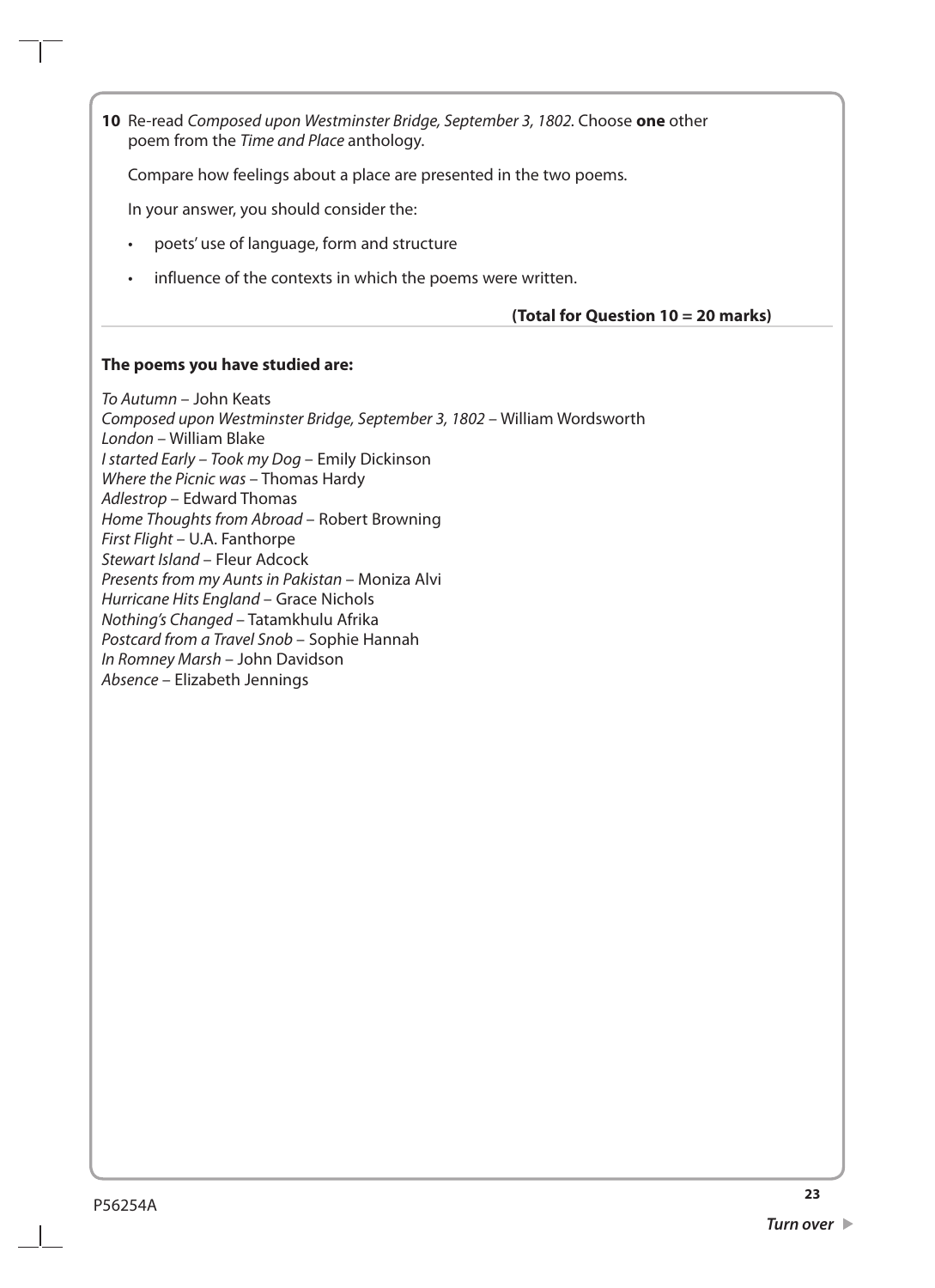# **Read the two poems and answer Question 11. You should spend about 45 minutes on this section. Poem 1:** *Childhood memories* **–** *Shopping in the 1940s***\*** Firstly, shops specialised then You had dairies, fruit shops, Butcheries, news agents, shops for Hardware, bakeries, and confectionery Shops that sold sweets. Sometimes the shelves and shops were empty. There were no customers in sight. At other times long queues snaked For great distances from the shop doors. You had to be patient to go shopping in those days. And be ready to wait in queues for a long time. As long as it took to obtain The items on your list. It was easier if it did not rain, and it often did. Then we would all huddle together in the four deep Snaking queue against the wall if there was one. People could not afford the luxury of an umbrella or a raincoat. Anyone lucky enough to have one of these, Shared with all around them. It was with great satisfaction and a sense of A morning well spent when you could return home, With the 5 or 6 items from 4 to 5 different shops Safely in your keeping. For a day or two the family Would have enough to eat for survival. Mary McCreath (2012) 5 10 15 20 25

**SECTION B, Part 2** *–* **Unseen Poetry**

# **Glossary:**

**\****Shopping in the 1940s:* a time when there were food shortages and rationing owing to the Second World War (1939*–*1945).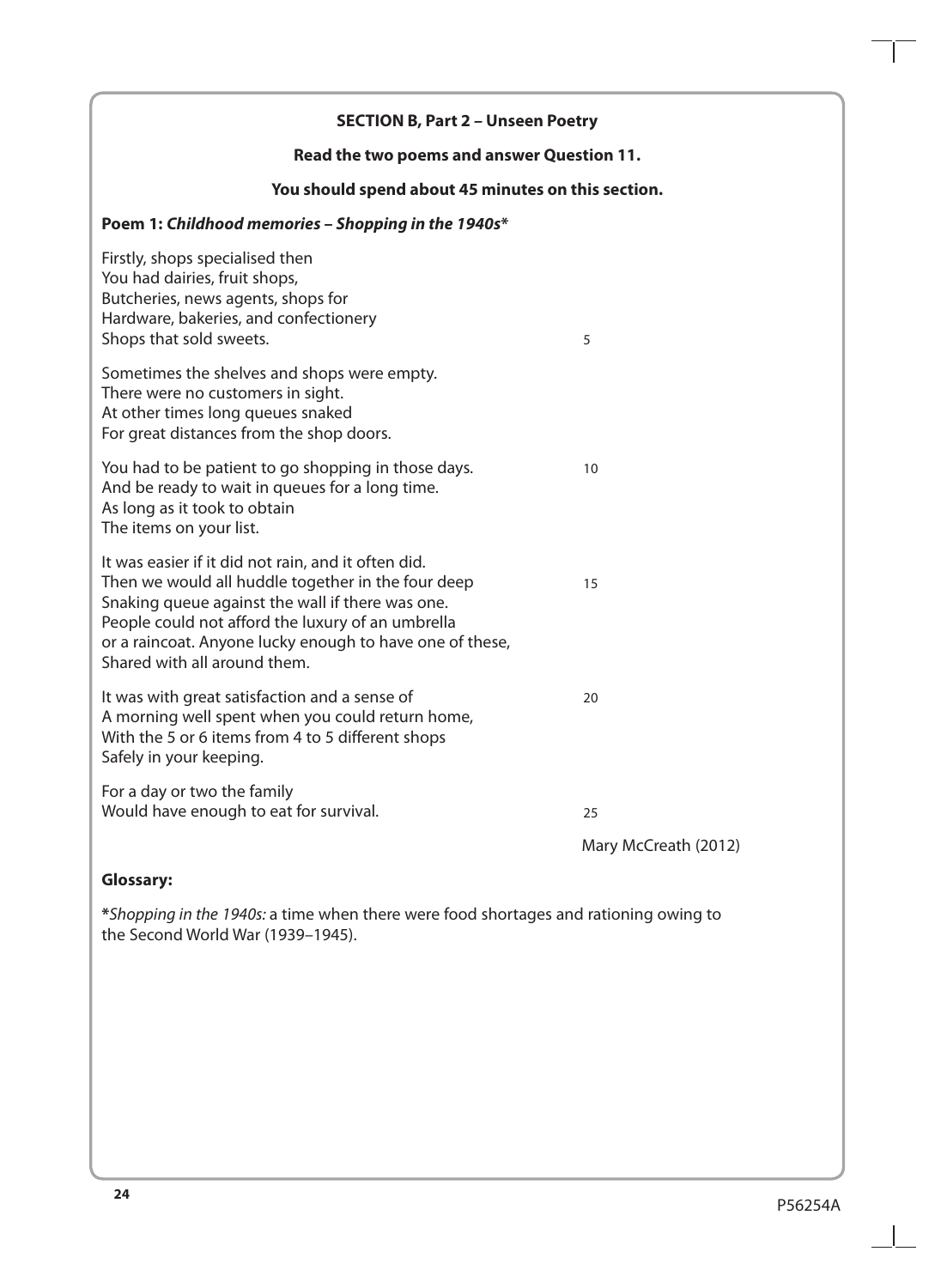| <b>Poem 2: Shopping</b>                                                                                                                              |                                                                            |
|------------------------------------------------------------------------------------------------------------------------------------------------------|----------------------------------------------------------------------------|
| I'm guilty of buying too little food                                                                                                                 |                                                                            |
| 1 carton milk<br>1 carton juice                                                                                                                      |                                                                            |
| 1 half chicken                                                                                                                                       |                                                                            |
| a little veg and fruit                                                                                                                               | 5                                                                          |
| Why can't you buy<br>for more than one day                                                                                                           |                                                                            |
| at a time<br>my old man whines                                                                                                                       |                                                                            |
| Still blank as a zombie                                                                                                                              | 10                                                                         |
| I wander supermarket aisles                                                                                                                          |                                                                            |
| The chunky red odours                                                                                                                                |                                                                            |
| behind the cellophane<br>cannot revive                                                                                                               |                                                                            |
| the spritely apples                                                                                                                                  | 15                                                                         |
| the lady reluctantly urging samples                                                                                                                  |                                                                            |
| Between the bulge of the shelf<br>and the cast of my eye                                                                                             |                                                                            |
| between the nerve of my trolley<br>and the will of my mind                                                                                           | 20                                                                         |
| I'm always paralysed                                                                                                                                 |                                                                            |
|                                                                                                                                                      | Grace Nichols (1984)                                                       |
| 11 Compare the ways the writers present their thoughts about shopping in Poem 1:<br>Childhood memories - Shopping in the 1940s and Poem 2: Shopping. |                                                                            |
| In your answer, you should compare:                                                                                                                  |                                                                            |
| the ideas in the poems                                                                                                                               |                                                                            |
| the poets' use of language                                                                                                                           |                                                                            |
| the poets' use of form and structure.                                                                                                                |                                                                            |
| Use evidence from the poems to support your comparison.                                                                                              |                                                                            |
|                                                                                                                                                      | (Total for Question 11 = 20 marks)                                         |
|                                                                                                                                                      | <b>TOTAL FOR SECTION B = 40 MARKS</b><br><b>TOTAL FOR PAPER = 80 MARKS</b> |
|                                                                                                                                                      |                                                                            |
|                                                                                                                                                      |                                                                            |
|                                                                                                                                                      |                                                                            |
|                                                                                                                                                      |                                                                            |
|                                                                                                                                                      |                                                                            |